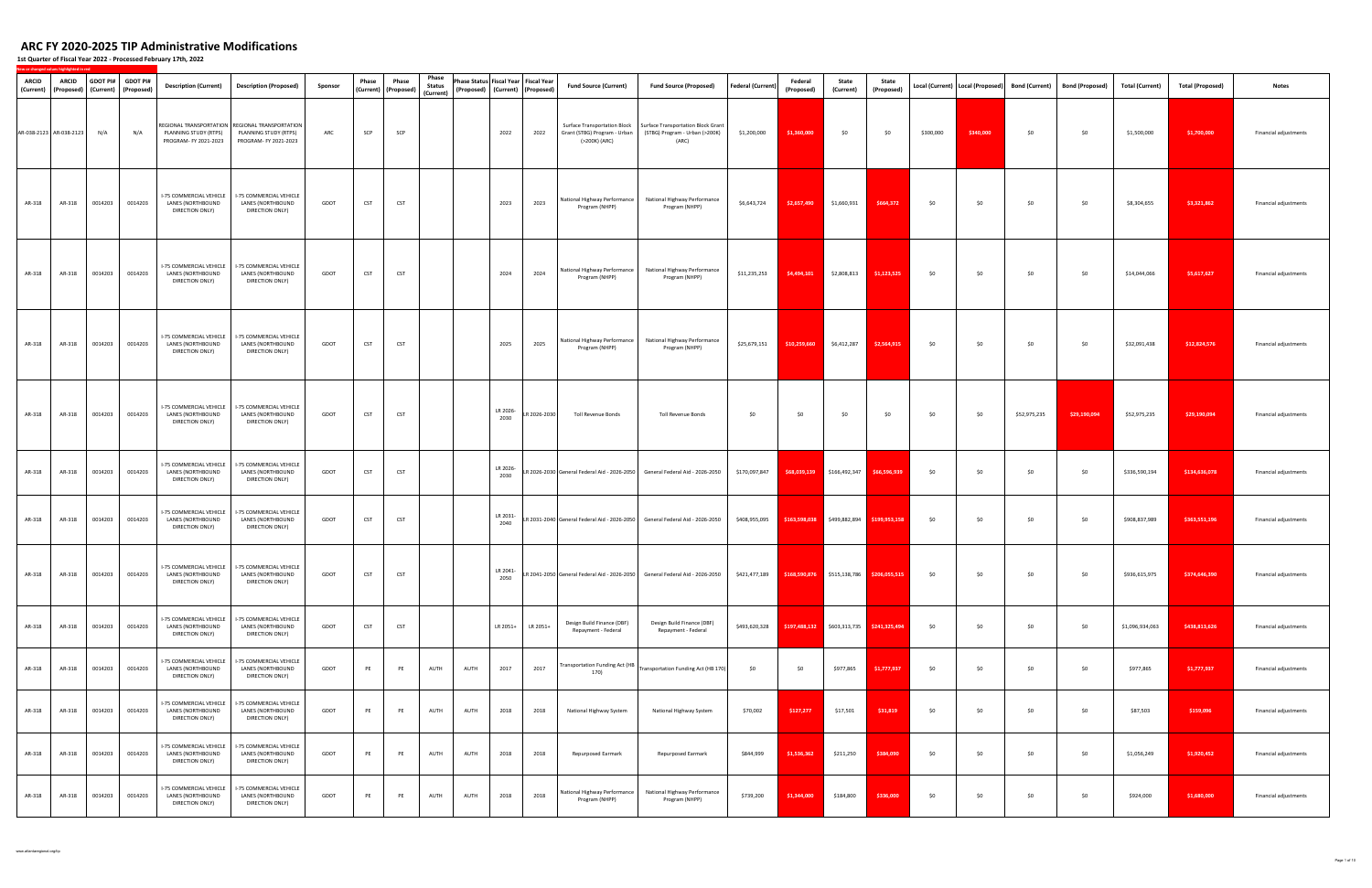**1st Quarter of Fiscal Year 2022 ‐ Processed February 17th, 2022**

| ARCID<br>(Current) | ARCID<br>(Proposed) | GDOT PI#<br>(Current) | <b>GDOT PI#</b><br>(Proposed) | <b>Description (Current)</b>                                           | <b>Description (Proposed)</b>                                                             | Sponsor | Phase | Phase<br>(Current) (Proposed) | Phase<br><b>Status</b><br>(Current) |      | Phase Status Fiscal Year Fiscal Year<br>(Proposed) (Current) (Proposed) |      | <b>Fund Source (Current)</b>                   | <b>Fund Source (Proposed)</b>                                               | <b>Federal (Current)</b> | Federal<br>(Proposed | State<br>(Current)                     | State<br>(Proposed) | Local (Current)   Local (Proposed) |          | <b>Bond (Current)</b> | <b>Bond (Proposed)</b> | <b>Total (Current)</b> | <b>Total (Proposed)</b> | <b>Notes</b>          |
|--------------------|---------------------|-----------------------|-------------------------------|------------------------------------------------------------------------|-------------------------------------------------------------------------------------------|---------|-------|-------------------------------|-------------------------------------|------|-------------------------------------------------------------------------|------|------------------------------------------------|-----------------------------------------------------------------------------|--------------------------|----------------------|----------------------------------------|---------------------|------------------------------------|----------|-----------------------|------------------------|------------------------|-------------------------|-----------------------|
| AR-318             | AR-318              | 0014203               | 0014203                       | I-75 COMMERCIAL VEHICLE<br>LANES (NORTHBOUND<br>DIRECTION ONLY)        | I-75 COMMERCIAL VEHICLE<br>LANES (NORTHBOUND<br>DIRECTION ONLY)                           | GDOT    | PE    | PE                            | AUTH                                | AUTH | 2019                                                                    | 2019 | Repurposed Earmark (RPF9)                      | Repurposed Earmark (RPF9)                                                   | \$113,967                | \$207,213            | \$28,492                               | \$51,803            | \$0                                | \$0      | \$0                   | \$0                    | \$142,459              | \$259,016               | Financial adjustments |
| AR-318             | AR-318              | 0014203               | 0014203                       | I-75 COMMERCIAL VEHICLE<br>LANES (NORTHBOUND<br>DIRECTION ONLY)        | I-75 COMMERCIAL VEHICLE<br>LANES (NORTHBOUND<br>DIRECTION ONLY)                           | GDOT    | PE    | PE                            | AUTH                                | AUTH | 2019                                                                    | 2019 | National Highway Performance<br>Program (NHPP) | National Highway Performance<br>Program (NHPP)                              | \$1,030,033              | \$1,872,787          | \$257,508                              | \$468,197           | \$0                                | \$0      | \$0                   | \$0                    | \$1,287,541            | \$2,340,984             | Financial adjustments |
| AR-318             | AR-318              | 0014203               | 0014203                       | -75 COMMERCIAL VEHICLE<br>LANES (NORTHBOUND<br>DIRECTION ONLY)         | I-75 COMMERCIAL VEHICLE<br>LANES (NORTHBOUND<br>DIRECTION ONLY)                           | GDOT    | PE    | PE                            | AUTH                                | AUTH | 2020                                                                    | 2020 | National Highway Performance<br>Program (NHPP) | National Highway Performance<br>Program (NHPP)                              | \$1,232,000              | \$2,240,000          | \$308,000                              | \$560,000           | \$0                                | \$0      | \$0                   | \$0                    | \$1,540,000            | \$2,800,000             | Financial adjustments |
| AR-318             | AR-318              | 0014203               | 0014203                       | I-75 COMMERCIAL VEHICLE<br>LANES (NORTHBOUND<br>DIRECTION ONLY)        | I-75 COMMERCIAL VEHICLE<br>LANES (NORTHBOUND<br>DIRECTION ONLY)                           | GDOT    | PE    | PE                            | AUTH                                | AUTH | 2021                                                                    | 2021 | National Highway Performance<br>Program (NHPP) | National Highway Performance<br>Program (NHPP)                              | \$6,400,000              | \$2,560,000          | \$1,600,000                            | \$640,000           | \$0                                | \$0      | \$0                   | \$0                    | \$8,000,000            | \$3,200,000             | Financial adjustments |
| AR-318             | AR-318              | 0014203               | 0014203                       | 75 COMMERCIAL VEHICLE<br>LANES (NORTHBOUND<br>DIRECTION ONLY)          | I-75 COMMERCIAL VEHICLE<br>LANES (NORTHBOUND<br>DIRECTION ONLY)                           | GDOT    | PE    | PE                            | AUTH                                | AUTH | 2022                                                                    | 2022 | National Highway Performance<br>Program (NHPP) | National Highway Performance<br>Program (NHPP)                              | \$10,304,000             | \$4,121,600          | \$2,576,000                            | \$1,030,400         | \$0                                | \$0      | \$0                   | \$0                    | \$12,880,000           | \$5,152,000             | Financial adjustments |
| AR-318             | AR-318              | 0014203               | 0014203                       | I-75 COMMERCIAL VEHICLE<br>LANES (NORTHBOUND<br>DIRECTION ONLY)        | I-75 COMMERCIAL VEHICLE<br>LANES (NORTHBOUND<br>DIRECTION ONLY)                           | GDOT    | PE    | PE                            |                                     |      | 2023                                                                    | 2023 | National Highway Performance<br>Program (NHPP) | National Highway Performance<br>Program (NHPP)                              | \$1,760,000              | \$704,000            | \$440,000                              | \$176,000           | \$0                                | \$0      | \$0                   | \$0                    | \$2,200,000            | \$880,000               | Financial adjustments |
| AR-318             | AR-318              | 0014203               | 0014203                       | I-75 COMMERCIAL VEHICLE<br>LANES (NORTHBOUND<br>DIRECTION ONLY)        | I-75 COMMERCIAL VEHICLE<br>LANES (NORTHBOUND<br>DIRECTION ONLY)                           | GDOT    | PE    | PE                            |                                     |      | 2024                                                                    | 2024 | National Highway Performance<br>Program (NHPP) | National Highway Performance<br>Program (NHPP)                              | \$3,200,000              | \$1,280,000          | \$800,000                              | \$320,000           | \$0                                | \$0      | \$0                   | \$0                    | \$4,000,000            | \$1,600,000             | Financial adjustments |
| AR-318             | AR-318              | 0014203               | 0014203                       | I-75 COMMERCIAL VEHICLE<br>LANES (NORTHBOUND<br>DIRECTION ONLY)        | I-75 COMMERCIAL VEHICLE<br>LANES (NORTHBOUND<br>DIRECTION ONLY)                           | GDOT    | ROW   | ROW                           |                                     |      | 2022                                                                    | 2022 | National Highway Performance<br>Program (NHPP) | National Highway Performance<br>Program (NHPP)                              | \$7,680,000              | \$3,072,000          | \$1,920,000                            | \$768,000           | \$0                                | \$0      | \$0                   | \$0                    | \$9,600,000            | \$3,840,000             | Financial adjustments |
| AR-318             | AR-318              | 0014203               | 0014203                       | I-75 COMMERCIAL VEHICLE<br>LANES (NORTHBOUND<br>DIRECTION ONLY)        | I-75 COMMERCIAL VEHICLE<br>LANES (NORTHBOUND<br>DIRECTION ONLY)                           | GDOT    | ROW   | ROW                           |                                     |      | 2023                                                                    | 2023 | National Highway Performance<br>Program (NHPP) | National Highway Performance<br>Program (NHPP)                              | \$4,000,000              | \$1,600,000          | \$1,000,000                            | \$400,000           | \$0                                | \$0      | \$0                   | \$0                    | \$5,000,000            | \$2,000,000             | Financial adjustments |
| AR-318             | AR-318              | 0014203               | 0014203                       | I-75 COMMERCIAL VEHICLE<br>LANES (NORTHBOUND<br>DIRECTION ONLY)        | I-75 COMMERCIAL VEHICLE<br>LANES (NORTHBOUND<br>DIRECTION ONLY)                           | GDOT    | ROW   | ROW                           |                                     |      | 2024                                                                    | 2024 | National Highway Performance<br>Program (NHPP) | National Highway Performance<br>Program (NHPP)                              | \$17,600,000             | \$7,040,000          | \$4,400,000                            | \$1,760,000         | \$0                                | \$0      | \$0                   | \$0                    | \$22,000,000           | \$8,800,000             | Financial adjustments |
| AR-318             | AR-318              | 0014203               | 0014203                       | <b>LANES (NORTHBOUND</b><br>DIRECTION ONLY)                            | I-75 COMMERCIAL VEHICLE   I-75 COMMERCIAL VEHICLE<br>LANES (NORTHBOUND<br>DIRECTION ONLY) | GDOT    | ROW   | ROW                           |                                     |      | 2025                                                                    | 2025 | Program (NHPP)                                 | National Highway Performance National Highway Performance<br>Program (NHPP) | \$17,600,000             |                      | $$7,040,000$ $$4,400,000$ $$1,760,000$ |                     | \$0                                | \$0      | \$0                   | \$0                    | \$22,000,000           | \$8,800,000             | Financial adjustments |
| AR-318             | AR-318              | 0014203               | 0014203                       | I-75 COMMERCIAL VEHICLE<br>LANES (NORTHBOUND<br>DIRECTION ONLY)        | I-75 COMMERCIAL VEHICLE<br>LANES (NORTHBOUND<br>DIRECTION ONLY)                           | GDOT    | ROW   |                               | AUTH                                |      | 2020                                                                    |      | National Highway Performance<br>Program (NHPP) |                                                                             | \$264,000                | \$0                  | \$66,000                               | \$0                 | \$0                                | \$0      | \$0                   | \$0                    | \$330,000              | \$0                     | Phase deleted         |
| AR-318             | AR-318              | 0014203               | 0014203                       | <b>I-75 COMMERCIAL VEHICLE</b><br>LANES (NORTHBOUND<br>DIRECTION ONLY) | <b>I-75 COMMERCIAL VEHICLE</b><br>LANES (NORTHBOUND<br>DIRECTION ONLY)                    | GDOT    | ROW   |                               | AUTH                                |      | 2021                                                                    |      | National Highway Performance<br>Program (NHPP) |                                                                             | \$2,480,000              | - \$0                | \$620,000                              | \$0                 | \$0                                | \$0      | \$0                   | \$0                    | \$3,100,000            | \$0                     | Phase deleted         |
| AR-348A            | AR-348A             | 0016579               | 0016579                       | SR 920 BRIDGE UPGRADE                                                  | SR 920 BRIDGE UPGRADE                                                                     | GDOT    | ROW   | ROW                           |                                     |      | 2023                                                                    | 2025 | Local Jurisdiction/Municipality<br>Funds       | Local Jurisdiction/Municipality Funds                                       | \$0                      | \$0                  | \$0                                    | \$0                 | \$50,000                           | \$50,000 | \$0                   | \$0                    | \$50,000               | \$50,000                | Schedule adjustments  |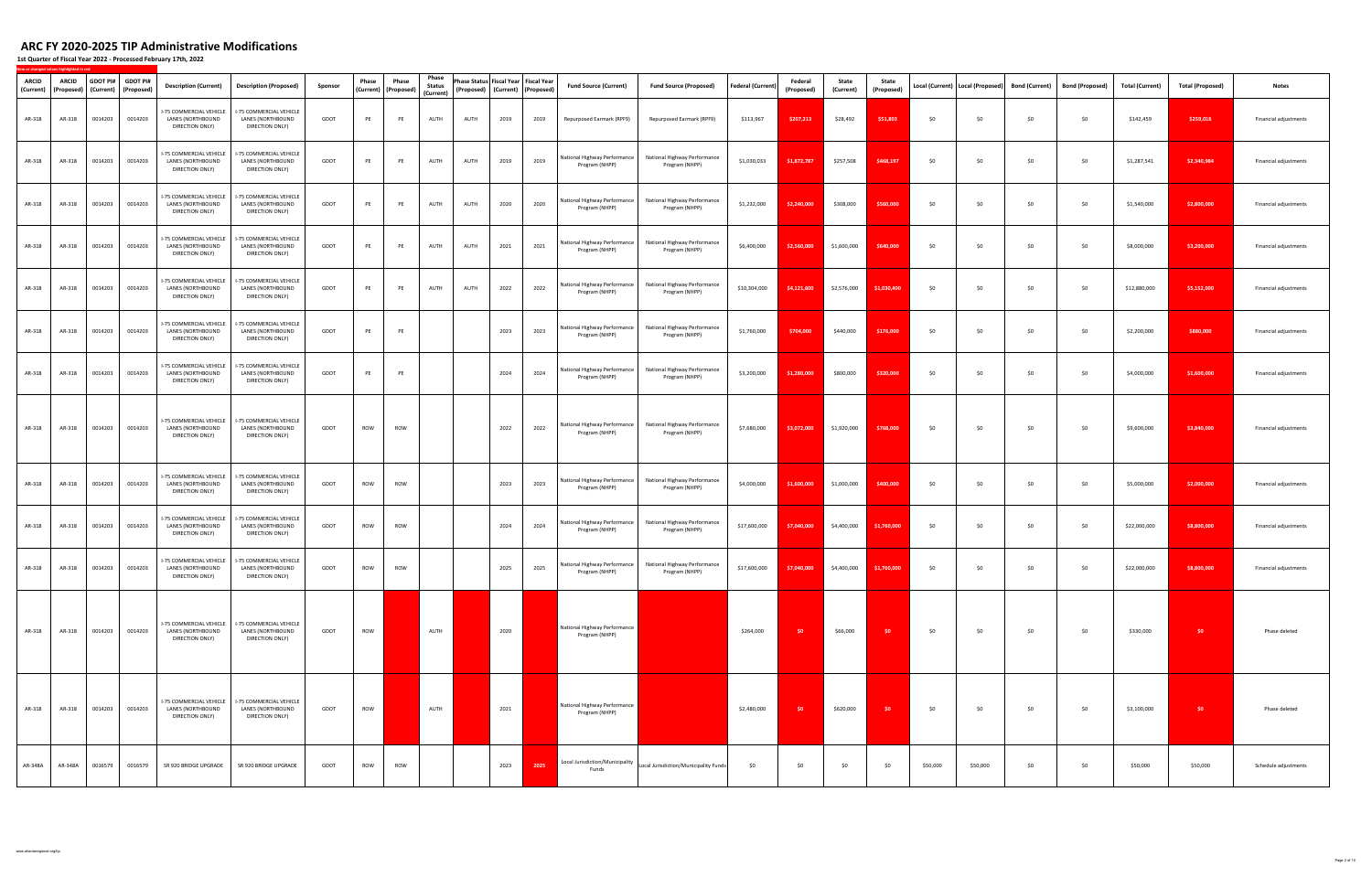| <b>ARCID</b><br>(Current) | ARCID<br>(Proposed) | GDOT PI# | <b>GDOT PI#</b><br>(Current) (Proposed) | <b>Description (Current)</b>                   | <b>Description (Proposed)</b>                                                                                             | Sponsor                                            | Phase      | Phase<br>(Current) (Proposed) | Phase<br><b>Status</b><br>(Current) | Phase Status Fiscal Year Fiscal Year<br>(Proposed) (Current) (Proposed) |      | <b>Fund Source (Current)</b>                                                                                              | <b>Fund Source (Proposed)</b>                                                                                      | <b>Federal (Current)</b> | Federal<br>(Proposed) | State<br>(Current) | State<br>(Proposed) |             | Local (Current)   Local (Proposed) | <b>Bond (Current)</b> | <b>Bond (Proposed)</b> | <b>Total (Current)</b> | <b>Total (Proposed)</b> | <b>Notes</b>                                       |
|---------------------------|---------------------|----------|-----------------------------------------|------------------------------------------------|---------------------------------------------------------------------------------------------------------------------------|----------------------------------------------------|------------|-------------------------------|-------------------------------------|-------------------------------------------------------------------------|------|---------------------------------------------------------------------------------------------------------------------------|--------------------------------------------------------------------------------------------------------------------|--------------------------|-----------------------|--------------------|---------------------|-------------|------------------------------------|-----------------------|------------------------|------------------------|-------------------------|----------------------------------------------------|
| AR-348A                   | AR-348A             | 0016579  | 0016579                                 | SR 920 BRIDGE UPGRADE                          | SR 920 BRIDGE UPGRADE                                                                                                     | GDOT                                               | ROW        | <b>ROW</b>                    |                                     | 2023                                                                    | 2025 | <b>Surface Transportation Block</b><br>Grant (STBG) Program Flex<br>(GDOT)                                                | Surface Transportation Block Grant<br>(STBG) Program Flex (GDOT)                                                   | \$80,000                 | \$80,000              | \$20,000           | \$20,000            | \$0         | \$0                                | \$0                   | \$0                    | \$100,000              | \$100,000               | Schedule adjustments                               |
| AR-348B                   | AR-348B             | 331900-  | 331900-                                 | UPGRADE                                        | COUNTY LINE ROAD BRIDGE COUNTY LINE ROAD BRIDGE<br>UPGRADE                                                                | GDOT                                               | ROW        | <b>ROW</b>                    |                                     | 2023                                                                    | 2024 | Local Jurisdiction/Municipality<br>Funds                                                                                  | Local Jurisdiction/Municipality Funds                                                                              | \$0                      | \$0                   | \$0                | \$0                 | \$50,000    | \$50,000                           | \$0                   | \$0                    | \$50,000               | \$50,000                | Schedule adjustments                               |
| AT-293                    | AT-293              | 0012827  | 0012827                                 | AND SR 154 (MEMORIAL<br>DRIVE) SIGNAL UPGRADES | US 23 (MORELAND AVENUE) US 23 (MORELAND AVENUE)<br>AND SR 154 (MEMORIAL<br>DRIVE) SIGNAL UPGRADES                         | GDOT                                               | UTL        | UTL                           |                                     | 2022                                                                    | 2023 | <b>Surface Transportation Block</b><br>Grant (STBG) Program Flex<br>(GDOT)                                                | Surface Transportation Block Grant<br>(STBG) Program Flex (GDOT)                                                   | \$497,831                | \$104,040             | \$0                | \$0                 | \$0         | \$0                                | \$0                   | \$0                    | \$497,831              | \$104,040               | Schedule and financial adjustments                 |
| AT-293                    | AT-293              | 0012827  | 0012827                                 | AND SR 154 (MEMORIAL<br>DRIVE) SIGNAL UPGRADES | US 23 (MORELAND AVENUE) US 23 (MORELAND AVENUE)<br>AND SR 154 (MEMORIAL<br>DRIVE) SIGNAL UPGRADES                         | GDOT                                               | CST        | <b>CST</b>                    |                                     | 2022                                                                    | 2023 | <b>Surface Transportation Block</b><br>Grant (STBG) Program Flex<br>(GDOT)                                                | Surface Transportation Block Grant<br>(STBG) Program Flex (GDOT)                                                   | \$2,546,289              | \$2,019,536           | \$0                | \$0                 | \$0         | \$0                                | \$0                   | \$0                    | \$2,546,289            | \$2,019,536             | Schedule and financial adjustments                 |
| AT-306                    | AT-306              | 0015019  | 0015019                                 | 15TH STREET EXTENSION                          | 15TH STREET EXTENSION                                                                                                     | City of<br>Atlanta, Midtown<br>Alliance            | UTL        | UTL                           |                                     | 2022<br><b>AUTH</b>                                                     | 2022 | Local Jurisdiction/Municipality<br>Funds                                                                                  | Local Jurisdiction/Municipality Funds                                                                              | \$0                      | \$0                   | \$0                | \$0                 | \$75,000    | \$75,000                           | \$0                   | \$0                    | \$75,000               | \$75,000                | Phase authorized                                   |
| AT-306                    | AT-306              | 0015019  | 0015019                                 | 15TH STREET EXTENSION                          | 15TH STREET EXTENSION                                                                                                     | City of<br>Atlanta, Midtown<br>Alliance            | <b>CST</b> | <b>CST</b>                    |                                     | 2022<br><b>AUTH</b>                                                     | 2022 | <b>Surface Transportation Block</b><br>Grant (STBG) Program - Urban<br>(>200K) (ARC) - LCI Setaside for<br>Implementation | Surface Transportation Block Grant<br>(STBG) Program - Urban (>200K)<br>(ARC) - LCI Setaside for<br>Implementation | \$2,023,456              | \$2,023,456           | \$0                | \$0                 | \$505,864   | \$505,864                          | \$0                   | \$0                    | \$2,529,320            | \$2,529,320             | Phase authorized                                   |
| AT-306                    | AT-306              | 0015019  | 0015019                                 | 15TH STREET EXTENSION                          | 15TH STREET EXTENSION                                                                                                     | City of<br>Atlanta, Midtown<br>Alliance            | <b>CST</b> | <b>CST</b>                    |                                     | 2022<br><b>AUTH</b>                                                     | 2022 | <b>Surface Transportation Block</b><br>Grant (STBG) Program Flex<br>(GDOT)                                                | Surface Transportation Block Grant<br>(STBG) Program Flex (GDOT)                                                   | \$800,000                | \$800,000             | \$200,000          | \$200,000           | \$0         | \$0                                | \$0                   | \$0                    | \$1,000,000            | \$1,000,000             | Phase authorized                                   |
| AT-307A                   | AT-307A             | 0015997  | 0015997                                 | PATH 400 TRAIL                                 | PATH 400 TRAIL                                                                                                            | City of<br>Atlanta, Livable<br>Buckhead            |            | <b>ROW</b>                    |                                     |                                                                         | 2022 |                                                                                                                           | <b>iurface Transportation Block Gran</b><br>(STBG) Program - Urban (>200K)<br>(ARC)                                | \$0                      | \$80,000              | \$0                | \$0                 | \$0         | \$20,000                           | \$0                   | \$0                    | \$0                    | \$100,000               | Restoring previously federal funded<br>ROW phase   |
| AT-307A                   | AT-307A             | 0015997  | 0015997                                 | PATH 400 TRAIL                                 | PATH 400 TRAIL                                                                                                            | City of<br>Atlanta, Livable<br>Buckhead            | CST        | <b>CST</b>                    |                                     | 2022                                                                    | 2022 | Grant (STBG) Program - Urban<br>(>200K) (ARC)                                                                             | Surface Transportation Block Surface Transportation Block Grant<br>(STBG) Program - Urban (>200K)<br>(ARC)         | \$7,068,000              | \$7,068,000           | \$0                | \$0                 | \$3,435,717 | \$3,576,608                        | \$0                   | \$0                    | \$10,503,717           | \$10,644,608            | Financial adjustments                              |
| AT-316                    | AT-316              | 0015999  | 0015999                                 |                                                | LENOX ROAD CORRIDOR TRAIL LENOX ROAD CORRIDOR TRAIL Buckhead CID, City<br>AND SAFETY IMPROVEMENTS AND SAFETY IMPROVEMENTS | of Atlanta                                         | CST        | <b>CST</b>                    |                                     | 2023                                                                    | 2023 | Grant (STBG) Program - Urban<br>(>200K) (ARC)                                                                             | Surface Transportation Block   Surface Transportation Block Grant<br>(STBG) Program - Urban (>200K)<br>(ARC)       | \$2,400,000              | \$2,400,000           | \$0                | \$0                 | \$600,000   | \$4,275,036                        | \$0                   | \$0                    | \$3,000,000            | \$6,675,036             | Financial adjustments                              |
| AT-372                    | AT-372              | 0015890  | 0015890                                 | MODAL CONNECTION<br>PROJECT                    | 10TH STREET BRIDGE MULTI- 10TH STREET BRIDGE MULTI-<br>MODAL CONNECTION<br>PROJECT                                        | City of<br>Atlanta,Midtown<br>Alliance             | <b>ROW</b> | <b>ROW</b>                    |                                     | 2022<br><b>AUTH</b>                                                     | 2022 | Local Jurisdiction/Municipality<br>Funds                                                                                  | Local Jurisdiction/Municipality Funds                                                                              | \$0                      | \$0                   | \$0                | \$0                 | \$305,000   | \$305,000                          | \$0                   | \$0                    | \$305,000              | \$305,000               | Phase authorized                                   |
| AT-381                    | AT-381              | TBD      | TBD                                     | I-75/I-85 CAPPING STUDY                        | I-75/I-85 CAPPING STUDY                                                                                                   | Atlanta Downtown<br>Improvement<br>District (ADID) |            | <b>SCP</b>                    |                                     |                                                                         | 2022 |                                                                                                                           | <b>RAISE Discretionary Grants</b>                                                                                  | \$0                      | \$900,000             | \$0                | \$0                 | \$0         | \$350,000                          | \$0                   | \$0                    | \$0                    | \$1,250,000             | Add new FHWA discretionary funded<br>scoping study |
| <b>BA-005C</b>            | <b>BA-005C</b>      | 0010555  | 0010555                                 | WINDER WEST BYPASS:                            | WINDER WEST BYPASS:<br>PHASE 3 - NEW INTERCHANGE PHASE 3 - NEW INTERCHANGE                                                | <b>Barrow County</b>                               | UTL        | UTL                           |                                     | 2022                                                                    | 2024 | 170)                                                                                                                      | Transportation Funding Act (HB Transportation Funding Act (HB 170)                                                 | \$0                      | \$0                   | \$3,575,327        | \$5,064,667         | \$0         | \$0                                | \$0                   | \$0                    | \$3,575,327            | \$5,064,667             | Financial adjustments                              |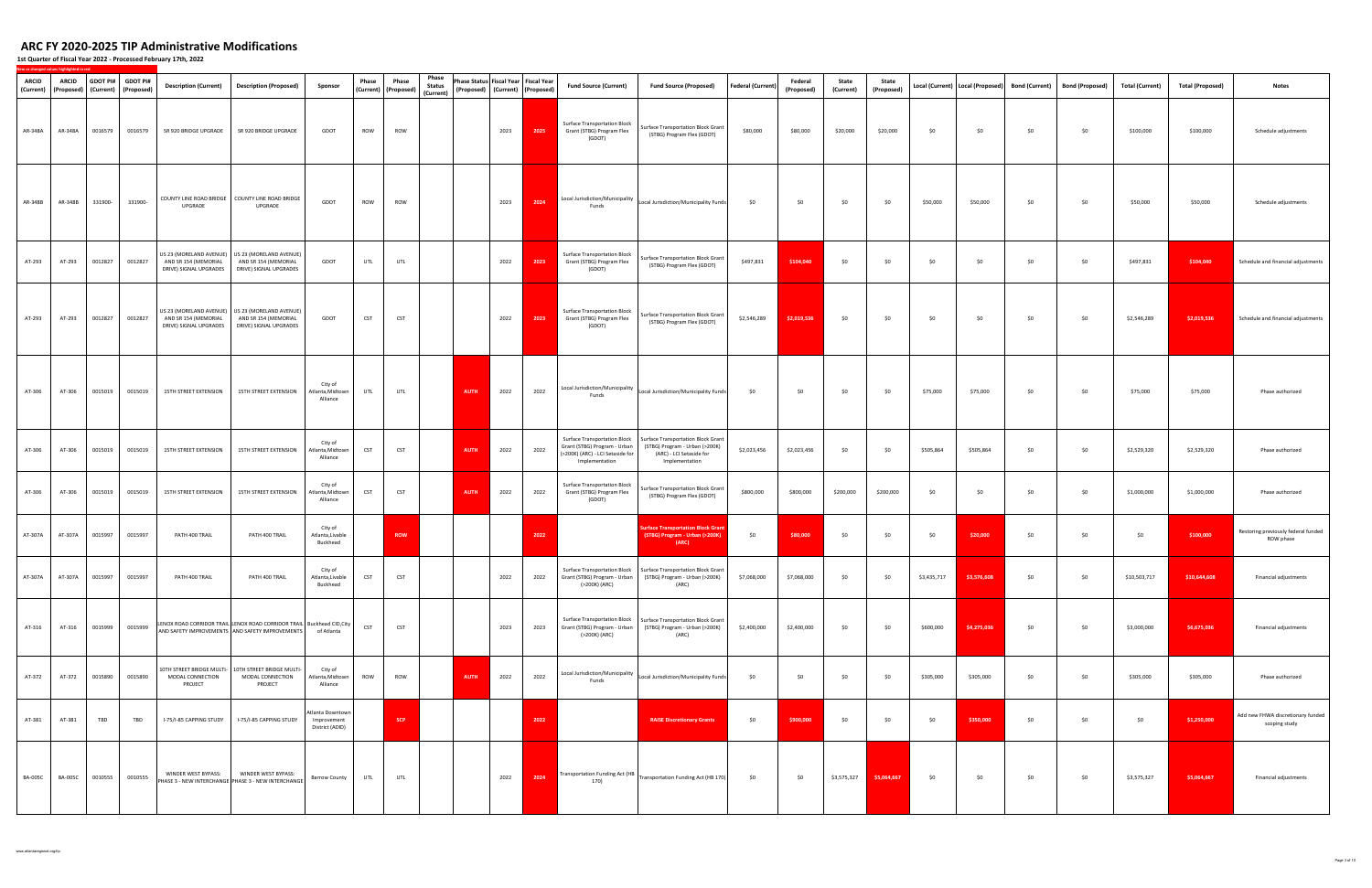| ARCID<br>(Current) | <b>ARCID</b><br>(Proposed) | (Current) | GDOT PI# GDOT PI#<br>(Proposed) | <b>Description (Current)</b>                                    | <b>Description (Proposed)</b>                                                                   | Sponsor                            | Phase      | Phase<br>(Current) (Proposed) | Phase<br><b>Status</b><br>(Current) | Phase Status Fiscal Year Fiscal Year<br>(Proposed) (Current) (Proposed) |      |      | Fund Source (Current)                                                                              | <b>Fund Source (Proposed)</b>                                                                                                                                               | <b>Federal (Current)</b> | Federal<br>(Proposed) | State<br>(Current) | State<br>(Proposed) |              | Local (Current)   Local (Proposed) | <b>Bond (Current)</b> | <b>Bond (Proposed)</b> | <b>Total (Current)</b> | <b>Total (Proposed)</b> | Notes                                              |
|--------------------|----------------------------|-----------|---------------------------------|-----------------------------------------------------------------|-------------------------------------------------------------------------------------------------|------------------------------------|------------|-------------------------------|-------------------------------------|-------------------------------------------------------------------------|------|------|----------------------------------------------------------------------------------------------------|-----------------------------------------------------------------------------------------------------------------------------------------------------------------------------|--------------------------|-----------------------|--------------------|---------------------|--------------|------------------------------------|-----------------------|------------------------|------------------------|-------------------------|----------------------------------------------------|
| <b>BA-005C</b>     | <b>BA-005C</b>             | 0010555   | 0010555                         | WINDER WEST BYPASS:                                             | WINDER WEST BYPASS:<br>PHASE 3 - NEW INTERCHANGE PHASE 3 - NEW INTERCHANGE                      | <b>Barrow County</b>               | <b>CST</b> | <b>CST</b>                    |                                     |                                                                         | 2022 | 2024 | Transportation Funding Act (HB<br>170)                                                             | Transportation Funding Act (HB 170)                                                                                                                                         | \$0                      | \$0                   | \$34,558,674       | \$38,314,422        | \$0          | \$0                                | \$0                   | \$0                    | \$34,558,674           | \$38,314,422            | Financial adjustments                              |
| BA-184K            | <b>BA-184K</b>             | 00013910  | 00013910                        |                                                                 | SR 316 - NEW INTERCHANGE SR 316 - NEW INTERCHANGE                                               | GDOT                               | ROW        | ROW                           |                                     | <b>AUTH</b>                                                             | 2022 | 2022 | National Highway Performance<br>Program (NHPP)                                                     | National Highway Performance<br>Program (NHPP)                                                                                                                              | \$392,000                | \$392,000             | \$98,000           | \$98,000            | \$0          | \$0                                | \$0                   | \$0                    | \$490,000              | \$490,000               | Phase authorized                                   |
| BA-184K            | <b>BA-184K</b>             | 0013910   | 0013910                         |                                                                 | SR 316 - NEW INTERCHANGE SR 316 - NEW INTERCHANGE                                               | GDOT                               | PE         | PE                            |                                     | <b>AUTH</b>                                                             | 2022 | 2022 | National Highway Performance<br>Program (NHPP)                                                     | National Highway Performance<br>Program (NHPP)                                                                                                                              | \$1,831,104              | \$1,831,104           | \$457,776          | \$457,776           | \$0          | \$0                                | \$0                   | \$0                    | \$2,288,880            | \$2,288,880             | Phase authorized                                   |
| CA-011             | CA-011                     | 631490-   | 631490-                         | VILLA RICA BYPASS - NEW<br>ALIGNMENT                            | VILLA RICA BYPASS - NEW<br>ALIGNMENT                                                            | City of Villa Rica                 | CST        | <b>CST</b>                    |                                     |                                                                         | 2022 | 2022 | <b>Surface Transportation Block</b><br>Grant (STBG) Program Flex<br>(GDOT)                         | Surface Transportation Block Grant<br>(STBG) Program Flex (GDOT)                                                                                                            | \$12,749,449             | \$14,846,009          | \$3,187,362        | \$3,711,502         | \$0          | \$0                                | \$0                   | \$0                    | \$15,936,811           | \$18,557,511            | Financial adjustments                              |
| CH-010B            | CH-010B                    | 0013525   | 0013525                         | BELLS FERRY ROAD BRIDGE<br>REPLACEMENT AND                      | BELLS FERRY ROAD BRIDGE<br>REPLACEMENT AND<br>APPROACH IMPROVEMENTS   APPROACH IMPROVEMENTS     | GDOT                               | UTL        | UTL                           |                                     |                                                                         | 2023 | 2024 | <b>Surface Transportation Block</b><br>Grant (STBG) Program Flex<br>(GDOT)                         | Surface Transportation Block Grant<br>(STBG) Program Flex (GDOT)                                                                                                            | \$702,328                | \$716,375             | \$175,582          | \$179,094           | \$0          | \$0                                | \$0                   | \$0                    | \$877,910              | \$895,469               | Financial and schedule adjustments                 |
| CH-010B            | CH-010B                    | 0013525   | 0013525                         | BELLS FERRY ROAD BRIDGE<br>REPLACEMENT AND                      | BELLS FERRY ROAD BRIDGE<br>REPLACEMENT AND<br>APPROACH IMPROVEMENTS   APPROACH IMPROVEMENTS     | GDOT                               | <b>CST</b> | <b>CST</b>                    |                                     |                                                                         | 2023 | 2024 | <b>Surface Transportation Block</b><br>Grant (STBG) Program Flex<br>(GDOT)                         | Surface Transportation Block Grant<br>(STBG) Program Flex (GDOT)                                                                                                            | \$14,349,455             | \$14,636,444          | \$3,587,364        | \$3,659,111         | \$0          | \$0                                | \$0                   | \$0                    | \$17,936,819           | \$18,295,555            | Financial and schedule adjustments                 |
| CH-240             | CH-240                     | 0016015   | 0016015                         | NOONDAY CREEK TRAIL<br><b>EXTENSION</b>                         | NOONDAY CREEK TRAIL<br><b>EXTENSION</b>                                                         | City of Woodstock                  | <b>CST</b> | <b>CST</b>                    |                                     |                                                                         | 2022 | 2022 | <b>Surface Transportation Block</b><br>Grant (STBG) Program - Urban<br>(>200K) (ARC)               | Surface Transportation Block Grant<br>(STBG) Program - Urban (>200K)<br>(ARC)                                                                                               | \$63,898                 | \$507,279             | \$0                | \$0                 | \$15,975     | \$126,820                          | \$0                   | \$0                    | \$79,873               | \$634,099               | Financial adjustments                              |
| CH-240             | CH-240                     | 0016015   | 0016015                         | NOONDAY CREEK TRAIL<br><b>EXTENSION</b>                         | NOONDAY CREEK TRAIL<br><b>EXTENSION</b>                                                         | City of Woodstock                  |            | UTL.                          |                                     |                                                                         |      | 2022 |                                                                                                    | <b>urface Transportation Block Gran</b><br>(STBG) Program - Urban (>200K)<br>(ARC)                                                                                          | \$0                      | \$40,938              | \$0                | \$0                 | \$0          | \$10,235                           | \$0                   | \$0                    | \$0                    | \$51,173                | UTL activities broken out of<br>construction phase |
| CH-349             | CH-349                     | TBD       | TBD                             | Parkway Intersection<br>Improvements                            | Iwy 140 & Reinhardt College Hwy 140 & Reinhardt College<br>Parkway Intersection<br>Improvements | City of Canton,<br>Cherokee County | <b>CST</b> | <b>CST</b>                    |                                     |                                                                         | 2023 | 2023 | Highway Infrastructure - COVID<br>Supplemental - 23 U.S.C. 133(b)<br>a population > 200,000 (Z972) | Highway Infrastructure - COVID<br>Supplemental - 23 U.S.C. 133(b)<br>activities in urbanized areas with activities in urbanized areas with a<br>population > 200,000 (Z972) | \$1,402,575              | \$1,402,575           | \$0                | \$0                 | \$350,643    | \$350,644                          | \$0                   | \$0                    | \$1,753,218            | \$1,753,219             | Financial adjustments                              |
| CO-450B            | CO-450B                    | 13239     | 13239                           | SOUTH BARRETT PARKWAY<br>RELIEVER: PHASE 3 (NEW<br>ALIGNMENT)   | SOUTH BARRETT PARKWAY<br>RELIEVER: PHASE 3 (NEW<br>ALIGNMENT)                                   | Cobb County                        | <b>CST</b> | <b>CST</b>                    |                                     |                                                                         | 2022 | 2022 | <b>Surface Transportation Block</b><br>Grant (STBG) Program - Urban<br>(>200K) (ARC)               | Surface Transportation Block Grant<br>(STBG) Program - Urban (>200K)<br>(ARC)                                                                                               | \$7,200,000              | \$8,613,669           | \$0                | \$0                 | \$5,149,065  | \$2,153,417                        | \$0                   | \$0                    | \$12,349,065           | \$10,767,086            | Financial adjustments                              |
|                    |                            |           | CO-462 CO-462 0015042 0015042   | PHASE 1                                                         | ROTTENWOOD CREEK TRAIL - ROTTENWOOD CREEK TRAIL -<br>PHASE 1                                    | City of Marietta                   | UTL        | UTL                           |                                     |                                                                         | 2022 | 2023 | Local Jurisdiction/Municipality<br>Funds                                                           | Local Jurisdiction/Municipality Funds                                                                                                                                       | \$0                      | \$0                   | \$0                |                     | \$458,452    | \$603,704                          |                       | \$0                    | \$458,452              | \$603,704               | Schedule adjustments                               |
| CO-462             | CO-462                     | 0015042   | 0015042                         | PHASE 1                                                         | OTTENWOOD CREEK TRAIL - ROTTENWOOD CREEK TRAIL -<br>PHASE 1                                     | City of Marietta                   | CST        | <b>CST</b>                    |                                     |                                                                         | 2022 | 2023 | Local Jurisdiction/Municipality<br>Funds                                                           | Local Jurisdiction/Municipality Funds                                                                                                                                       | \$0                      | \$0                   | \$0                | \$0                 | \$10,174,260 | \$10,367,842                       | \$0                   | \$0                    | \$10,174,260           | \$10,367,842            | Schedule adjustments                               |
| CO-465             | CO-465                     | 0014483   | 0014483                         | SOUTH COBB CORRIDOR<br>STUDY                                    | SOUTH COBB CORRIDOR<br>STUDY                                                                    | GDOT                               | SCP        |                               |                                     |                                                                         | 2022 |      | <b>Surface Transportation Block</b><br>Grant (STBG) Program Flex<br>(GDOT)                         |                                                                                                                                                                             | \$400,000                |                       | \$100,000          |                     | \$0          | \$0                                | \$0                   | \$0                    | \$500,000              | \$0                     | Remove 2022 phase; project completed               |
| CO-473             | CO-473                     | 0016410   | 0016410                         | OLD HIGHWAY 41<br>ROUNDABOUTS                                   | OLD HIGHWAY 41<br>ROUNDABOUTS                                                                   | Cobb County                        | ROW        | ROW                           |                                     |                                                                         | 2024 | 2024 | <b>Surface Transportation Block</b><br>Grant (STBG) Program - Urban<br>(>200K) (ARC)               | Surface Transportation Block Grant<br>(STBG) Program - Urban (>200K)<br>(ARC)                                                                                               | \$2,400,000              | \$3,640,000           | \$0                | \$0                 | \$2,150,000  | \$910,000                          | \$0                   | \$0                    | \$4,550,000            | \$4,550,000             | Financial adjustments                              |
| CO-475             | CO-475                     | TBD       | TBD                             | Dallas Highway & Mars Hill<br>Road intersection<br>improvements | Dallas Highway & Mars Hill<br>Road intersection<br>improvements                                 | Cobb County                        | PE         | PE                            |                                     |                                                                         | 2022 | 2022 | Local Jurisdiction/Municipality<br>Funds                                                           | Local Jurisdiction/Municipality Funds                                                                                                                                       | \$0                      | \$0                   | \$0                | \$0                 | \$1,275,423  | \$925,423                          | \$0                   | \$0                    | \$1,275,423            | \$925,423               | Financial adjustments                              |
| CO-476             | CO-476                     | 0017984   | 0017984                         | Sidewalk Improvement                                            | Cobb County ADA Compliant Cobb County ADA Compliant<br>Sidewalk Improvement                     | Cobb County                        | CST        | <b>CST</b>                    |                                     |                                                                         | 2024 | 2024 | <b>Surface Transportation Block</b><br>Grant (STBG) Program - Urban<br>(>200K) (ARC)               | Surface Transportation Block Grant<br>(STBG) Program - Urban (>200K)<br>(ARC)                                                                                               | \$800,000                | \$800,000             | \$0                | \$0                 | \$200,000    | \$200,000                          | \$0                   | \$0                    | \$1,000,000            | \$1,000,000             | Change to Flex                                     |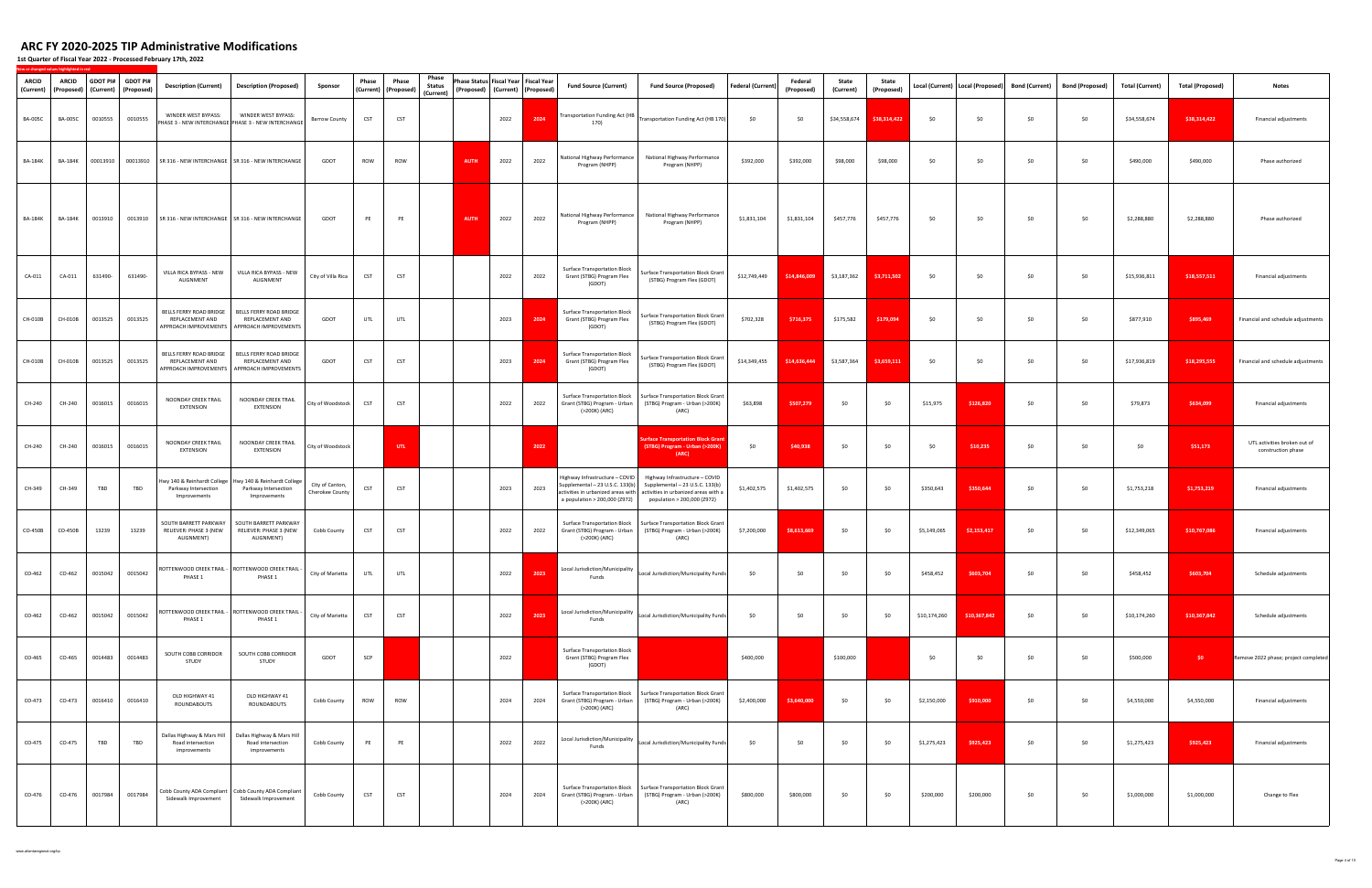| <b>ARCID</b><br>(Current) | <b>ARCID</b><br>(Proposed) |         | GDOT PI# GDOT PI#<br>(Current) (Proposed) | <b>Description (Current)</b>                                       | <b>Description (Proposed)</b>                                                               | Sponsor                     | Phase      | Phase<br>(Current) (Proposed) | Phase<br><b>Status</b><br>(Current) | Phase Status Fiscal Year Fiscal Year<br>(Proposed) (Current) (Proposed) |      |      | <b>Fund Source (Current)</b>                                                                             | <b>Fund Source (Proposed)</b>                                                                                    | Federal (Current) | Federal<br>(Proposed) | State<br>(Current)            | State<br>(Proposed) |              | Local (Current)   Local (Proposed) | <b>Bond (Current)</b> | <b>Bond (Proposed)</b> | <b>Total (Current)</b> | <b>Total (Proposed)</b> | <b>Notes</b>                                                          |
|---------------------------|----------------------------|---------|-------------------------------------------|--------------------------------------------------------------------|---------------------------------------------------------------------------------------------|-----------------------------|------------|-------------------------------|-------------------------------------|-------------------------------------------------------------------------|------|------|----------------------------------------------------------------------------------------------------------|------------------------------------------------------------------------------------------------------------------|-------------------|-----------------------|-------------------------------|---------------------|--------------|------------------------------------|-----------------------|------------------------|------------------------|-------------------------|-----------------------------------------------------------------------|
| DK-344C                   | DK-344C                    | 0006999 | 0006999                                   | <b>UPGRADES TO</b><br>IN DEKALB COUNTY                             | <b>UPGRADES TO</b><br>APPROXIMATELY 25 SIGNALS APPROXIMATELY 25 SIGNALS<br>IN DEKALB COUNTY | GDOT                        | UTL        | UTL                           |                                     |                                                                         | 2023 | 2023 | <b>Surface Transportation Block</b><br>Grant (STBG) Program Flex<br>(GDOT)                               | Surface Transportation Block Grant<br>(STBG) Program Flex (GDOT)                                                 | \$221,129         | \$225,552             | \$0                           | \$0                 | \$0          | \$0                                | \$0                   | \$0                    | \$221,129              | \$225,552               | Financial adjustments                                                 |
| DK-344C                   | DK-344C                    | 0006999 | 0006999                                   | <b>UPGRADES TO</b><br>IN DEKALB COUNTY                             | <b>UPGRADES TO</b><br>APPROXIMATELY 25 SIGNALS APPROXIMATELY 25 SIGNALS<br>IN DEKALB COUNTY | GDOT                        | <b>CST</b> | CST                           |                                     |                                                                         | 2023 | 2023 | <b>Surface Transportation Block</b><br>Grant (STBG) Program Flex<br>(GDOT)                               | Surface Transportation Block Grant<br>(STBG) Program Flex (GDOT)                                                 | \$3,755,615       | \$3,830,727           | \$0                           | \$0                 | \$0          | \$0                                | \$0                   | \$0                    | \$3,755,615            | \$3,830,727             | Financial adjustments                                                 |
| DK-416                    | DK-416                     | 0010474 | 0010474                                   | AVENUE)                                                            | US 23/29 (PONCE DE LEON   US 23/29 (PONCE DE LEON<br>AVENUE)                                | GDOT                        | ROW        | ROW                           |                                     |                                                                         | 2022 | 2022 | <b>Surface Transportation Block</b><br>Grant (STBG) Program Flex<br>(GDOT)                               | Surface Transportation Block Grant<br>(STBG) Program Flex (GDOT)                                                 | \$881,280         | \$1,536,000           | \$220,320                     | \$384,000           | \$0          | \$0                                | \$0                   | \$0                    | \$1,101,600            | \$1,920,000             | Financial adjustments                                                 |
| DK-441                    | DK-441                     | 15071   | 15071                                     | US 278 IMPROVEMENTS                                                | US 278 IMPROVEMENTS                                                                         | City of Avondale<br>Estates |            | PE                            |                                     |                                                                         |      | 2022 |                                                                                                          | urface Transportation Block Gran<br>(STBG) Program - Urban (>200K)<br>(ARC) - LCI Setaside for<br>Implementation | \$0               | \$160,909             | \$0                           | \$0                 | \$0          | \$40,227                           | \$0                   | \$0                    | \$0                    | \$201,136               | Additional assistance for in progress<br>federal funded PE activities |
|                           | DK-AR-207 DK-AR-207        | 713300- | 713300-                                   | I-285 SOUTH INTERCHANGE<br>IMPROVEMENTS                            | <b>I-285 SOUTH INTERCHANGE</b><br>IMPROVEMENTS                                              | GDOT                        | UTL        | UTL                           |                                     |                                                                         | 2023 | 2022 | Highway Infrastructure - COVID<br>Supplemental - 23 U.S.C. 133(b)<br>activities in any area of the State | <b>National Highway Performance</b><br><b>Program (NHPP)</b>                                                     | \$349,574         | \$342,720             | \$87,394                      | \$85,680            | \$0          | \$0                                | \$0                   | \$0                    | \$436,968              | \$428,400               | Financial and schedule adjustments                                    |
|                           | DK-AR-207 DK-AR-207        | 713300- | 713300-                                   | I-285 SOUTH INTERCHANGE<br>IMPROVEMENTS                            | I-285 SOUTH INTERCHANGE<br>IMPROVEMENTS                                                     | GDOT                        | <b>CST</b> | <b>CST</b>                    |                                     |                                                                         | 2023 | 2022 | Highway Infrastructure - COVID<br>Supplemental - 23 U.S.C. 133(b)<br>activities in any area of the State | tional Highway Performance<br>Program (NHPP)                                                                     | \$46,118,017      | \$45,213,742          | \$11,529,504                  | \$11,303,436        | \$0          | \$0                                | \$0                   | \$0                    | \$57,647,521           | \$56,517,178            | Financial and schedule adjustments                                    |
| DO-298                    | DO-298                     | 0012877 | 0012877                                   | CHC REGIONAL GREENWAY<br>TRAIL - DOUGLAS COUNTY<br>EXTENSION       | CHC REGIONAL GREENWAY<br>TRAIL - DOUGLAS COUNTY<br><b>EXTENSION</b>                         | Douglas County              | ROW        | <b>ROW</b>                    |                                     |                                                                         | 2023 | 2023 | <b>Surface Transportation Block</b><br>Grant (STBG) Program - Urban<br>(>200K) (ARC)                     | Surface Transportation Block Grant<br>(STBG) Program - Urban (>200K)<br>(ARC)                                    | \$2,150,400       | \$2,150,400           | \$0                           | \$0                 | \$537,600    | \$5,056,200                        | \$0                   | \$0                    | \$2,688,000            | \$7,206,600             | Financial adjustments                                                 |
| DO-298                    | DO-298                     | 0012877 | 0012877                                   | CHC REGIONAL GREENWAY<br>TRAIL - DOUGLAS COUNTY<br>EXTENSION       | CHC REGIONAL GREENWAY<br>TRAIL - DOUGLAS COUNTY Douglas County<br>EXTENSION                 |                             | CST        | <b>CST</b>                    |                                     |                                                                         | 2025 | 2025 | Surface Transportation Block<br>Grant (STBG) Program - Urban<br>(>200K) (ARC)                            | <b>Surface Transportation Block Grant</b><br>(STBG) Program - Urban (>200K)<br>(ARC)                             | \$6,009,600       | \$6,009,600           | \$0                           | \$0                 | \$1,502,400  | \$27,708,040                       | \$0                   | \$0                    | \$7,512,000            | \$33,717,640            | Financial adjustments                                                 |
| FN-180                    | <b>FN-180</b>              | 0017845 | 0017845                                   | SR 141 (MEDLOCK BRIDGE<br>ROAD) INTERSECTION<br>IMPROVEMENTS       | SR 141 (MEDLOCK BRIDGE<br>ROAD) INTERSECTION<br>IMPROVEMENTS                                | GDOT                        | PE         | PE                            |                                     | <b>AUTH</b>                                                             | 2021 | 2021 | Surface Transportation Block<br>Grant (STBG) Program Flex<br>(GDOT)                                      | <b>Jational Highway Performnace</b><br>Program                                                                   | \$1,200,000       | \$400,000             | \$300,000                     | \$100,000           | \$0          | \$0                                | \$0                   | \$0                    | \$1,500,000            | \$500,000               | Financial adjustments                                                 |
| FN-180                    |                            |         | FN-180 0017845 0017845                    | ROAD) INTERSECTION<br>IMPROVEMENTS                                 | SR 141 (MEDLOCK BRIDGE SR 141 (MEDLOCK BRIDGE<br>ROAD) INTERSECTION<br>IMPROVEMENTS         | GDOT                        | PE         | PE                            |                                     |                                                                         | 2022 | 2022 | Program                                                                                                  | National Highway Performnace National Highway Performnace<br>Program                                             | \$1,200,000       |                       | \$800,000 \$300,000 \$200,000 |                     | \$0          | \$0                                | \$0                   | \$0                    | \$1,500,000            | \$1,000,000             | Financial adiustments                                                 |
| <b>FN-222</b>             | FN-222                     | 0007838 | 0007838                                   | WIDENING                                                           | SR 9 (CUMMING HIGHWAY) SR 9 (CUMMING HIGHWAY)<br>WIDENING                                   | GDOT                        | CST        | <b>CST</b>                    |                                     |                                                                         | 2023 | 2023 | 170)                                                                                                     | Transportation Funding Act (HB   Transportation Funding Act (HB 170)                                             | \$0               | \$0                   | \$30,083,039                  | \$34,476,605        | \$0          | \$0                                | \$0                   | \$0                    | \$30,083,039           | \$34,476,605            | Financial adjustments                                                 |
| FN-233A                   | <b>FN-233A</b>             | 0004634 | 0004634                                   | McGINNIS FERRY ROAD:<br>SEGMENT 1 - WIDENING                       | McGINNIS FERRY ROAD:<br>SEGMENT 1 - WIDENING                                                | Forsyth County              |            | <b>CST</b>                    |                                     |                                                                         |      | 2023 |                                                                                                          | <b>Local Jurisdiction/Municipality</b><br><b>Fund</b>                                                            | \$0               | \$0                   | \$0                           | \$0                 | \$0          | \$17,532,953                       | \$0                   | \$0                    | \$0                    | \$17,532,953            | Add new local funded phase                                            |
| FN-233A                   | FN-233A                    | 0004634 | 0004634                                   | McGINNIS FERRY ROAD:<br>SEGMENT 1 - WIDENING                       | McGINNIS FERRY ROAD:<br>SEGMENT 1 - WIDENING                                                | Forsyth County              | CST        | CST                           |                                     |                                                                         | 2022 | 2023 |                                                                                                          | Transportation Funding Act (HB   Transportation Funding Act (HB 170)                                             | \$0               | \$0                   | \$10,000,000                  | \$10,000,000        | \$27,013,590 | - \$0                              | \$0                   | \$0                    | \$37,013,590           | \$10,000,000            | Financial adjustments                                                 |
| <b>FN-253</b>             | FN-253                     | 0009640 | 0009640                                   | SR 9 (ROSWELL ROAD /<br>ATLANTA STREET)<br>PEDESTRIAN IMPROVEMENTS | SR 9 (ROSWELL ROAD /<br>ATLANTA STREET) PEDESTRIAN City of Roswell<br>IMPROVEMENTS          |                             | UTL        | UTL                           |                                     |                                                                         | 2022 | 2023 | Local Jurisdiction/Municipality<br>Funds                                                                 | <b>Bridge Discretionary</b>                                                                                      | \$0               | \$2,580,500           | \$0                           | \$0                 | \$220,000    | \$645,125                          | \$0                   | \$0                    | \$220,000              | \$3,225,625             | Restoring federal funding to joint UTL<br>and CST activities          |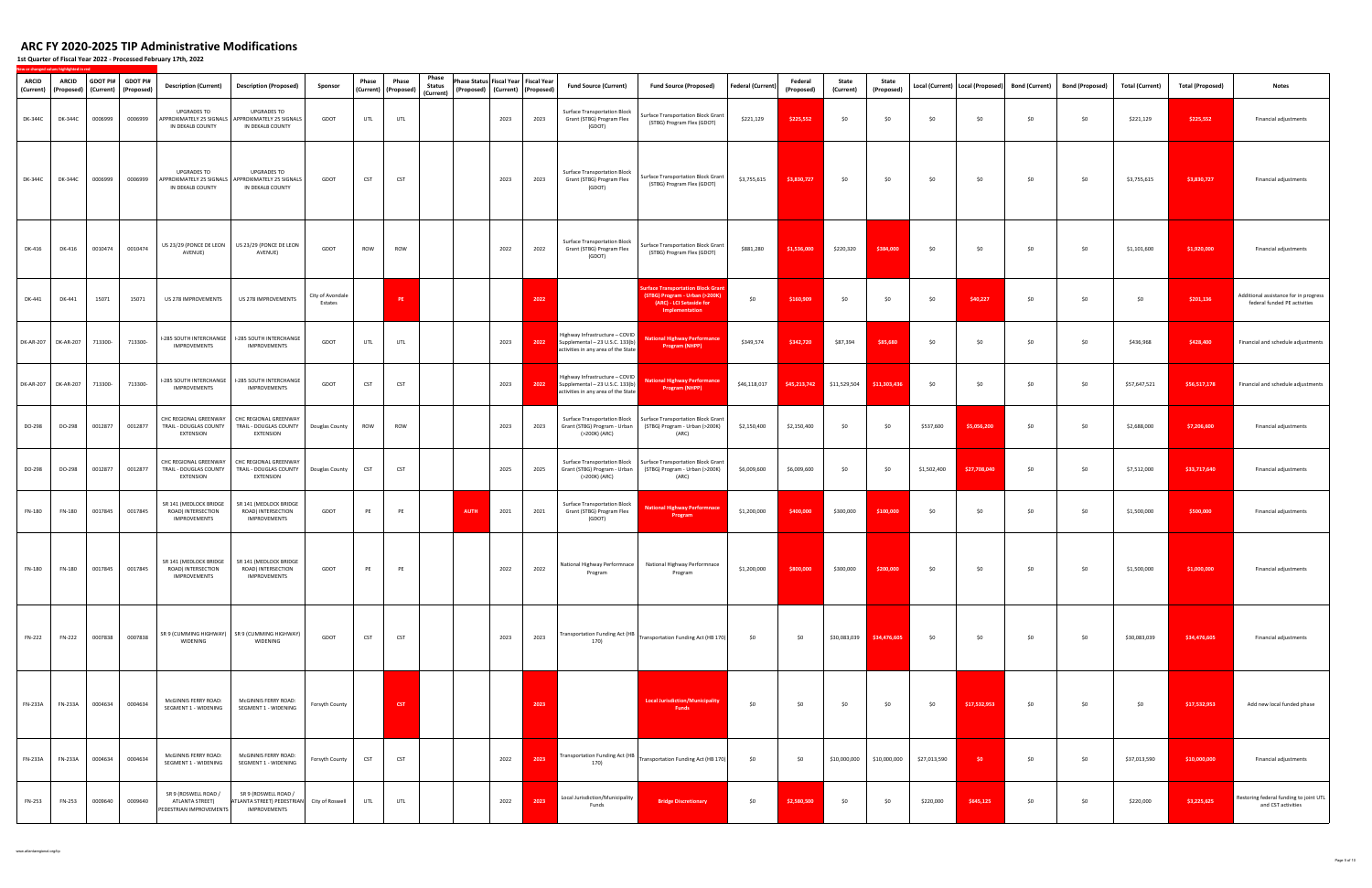| <b>ARCID</b><br>(Current) | <b>ARCID</b><br>(Proposed) | GDOT PI#               | <b>GDOT PI#</b><br>(Current) (Proposed) | <b>Description (Current)</b>            | <b>Description (Proposed)</b>                                                         | Sponsor                 | Phase      | Phase<br>(Current) (Proposed) | Phase<br><b>Status</b><br>(Current) | Phase Status Fiscal Year Fiscal Year<br>(Proposed) (Current) (Proposed) |      | <b>Fund Source (Current)</b>                                                       | <b>Fund Source (Proposed)</b>                                                                                                                  | <b>Federal (Current)</b> | Federal<br>(Proposed) | State<br>(Current) | State<br>(Proposed) |              | Local (Current)   Local (Proposed) | Bond (Current) | <b>Bond (Proposed)</b> | <b>Total (Current)</b> | <b>Total (Proposed)</b> | <b>Notes</b>                                                 |
|---------------------------|----------------------------|------------------------|-----------------------------------------|-----------------------------------------|---------------------------------------------------------------------------------------|-------------------------|------------|-------------------------------|-------------------------------------|-------------------------------------------------------------------------|------|------------------------------------------------------------------------------------|------------------------------------------------------------------------------------------------------------------------------------------------|--------------------------|-----------------------|--------------------|---------------------|--------------|------------------------------------|----------------|------------------------|------------------------|-------------------------|--------------------------------------------------------------|
| FN-264                    | FN-264                     | 721000-                | 721000-                                 | SR 120 (ABBOTTS BRIDGE<br>WIDENING      | SR 120 (ABBOTTS BRIDGE<br>ROAD / DULUTH HIGHWAY)   ROAD / DULUTH HIGHWAY)<br>WIDENING | GDOT                    | UTL        | UTL                           |                                     | 2023                                                                    | 2024 | 170)                                                                               | Transportation Funding Act (HB Surface Transportation Block Grant<br>(STBG) Program Flex (GDOT)                                                | \$0                      | \$2,102,067           | \$2,535,507        | \$525,517           | \$0          | \$0                                | \$0            | \$0                    | \$2,535,507            | \$2,627,584             | Restoring federal funding to joint UTL<br>and CST activities |
| FN-264                    | FN-264                     | 721000-                | 721000-                                 | SR 120 (ABBOTTS BRIDGE<br>WIDENING      | SR 120 (ABBOTTS BRIDGE<br>ROAD / DULUTH HIGHWAY)   ROAD / DULUTH HIGHWAY)<br>WIDENING | GDOT                    | <b>CST</b> | <b>CST</b>                    |                                     | 2023                                                                    | 2024 | 170)                                                                               | Transportation Funding Act (HB Surface Transportation Block Grant<br>(STBG) Program Flex (GDOT)                                                | \$0                      | \$25,207,800          | \$30,891,912       | \$6,301,950         | \$0          | \$0                                | \$0            | \$0                    | \$30,891,912           | \$31,509,750            | Restoring federal funding to joint UTL<br>and CST activities |
| FN-292                    | FN-292                     | 0010874                | 0010874                                 | II (NEW ALIGNMENT)                      | BIG CREEK PARKWAY - PHASE   BIG CREEK PARKWAY - PHASE<br>II (NEW ALIGNMENT)           | City of Roswell         | ROW        | <b>ROW</b>                    |                                     | 2022                                                                    | 2023 | Local Jurisdiction/Municipality<br>Funds                                           | Local Jurisdiction/Municipality Funds                                                                                                          | \$0                      | \$0                   | \$0                | \$0                 | \$16,561,212 | \$16,561,212                       | \$0            | \$0                    | \$16,561,212           | \$16,561,212            | Schedule adjustment                                          |
| FN-292                    | FN-292                     | 0010874                | 0010874                                 | II (NEW ALIGNMENT)                      | BIG CREEK PARKWAY - PHASE   BIG CREEK PARKWAY - PHASE<br>II (NEW ALIGNMENT)           | City of Roswell         | <b>CST</b> | <b>CST</b>                    |                                     | 2022                                                                    | 2023 | Local Jurisdiction/Municipality  <br>Funds                                         | Local Jurisdiction/Municipality Funds                                                                                                          | \$0                      | \$0                   | \$0                | \$0                 | \$40,070,414 | \$40,070,414                       | \$0            | \$0                    | \$40,070,414           | \$40,070,414            | Schedule adjustment                                          |
| FN-300                    | FN-300                     | N/A                    | N/A                                     | JONES BRIDGE ROAD<br>WIDENING           | JONES BRIDGE ROAD<br>WIDENING                                                         | City of Johns Creek     | <b>ROW</b> | <b>ROW</b>                    |                                     | <b>AUTH</b><br>2022                                                     | 2022 | Local Jurisdiction/Municipality<br>Funds                                           | Local Jurisdiction/Municipality Funds                                                                                                          | \$0                      | \$0                   | \$0                | \$0                 | \$3,250,000  | \$3,250,000                        | \$0            | \$0                    | \$3,250,000            | \$3,250,000             | Phase authorized                                             |
| FN-300                    | FN-300                     | N/A                    | N/A                                     | JONES BRIDGE ROAD<br>WIDENING           | JONES BRIDGE ROAD<br>WIDENING                                                         | City of Johns Creek     | <b>CST</b> | <b>CST</b>                    |                                     | 2023                                                                    | 2023 | Local Jurisdiction/Municipality<br>Funds                                           | Local Jurisdiction/Municipality Funds                                                                                                          | \$0                      | \$0                   | \$0                | \$0                 | \$7,500,000  | \$10,000,000                       | \$0            | \$0                    | \$7,500,000            | \$10,000,000            | Financial adjustments                                        |
| FN-349                    |                            | FN-349 0017830 0017830 |                                         | <b>Buice Road Bridge</b><br>Replacement | <b>Buice Road Bridge</b><br>Replacement                                               | City of Johns Creek PE  |            | PE                            |                                     | 2022<br><b>AUTH</b>                                                     |      | (>200K) (ARC)                                                                      | Surface Transportation Block   Surface Transportation Block Grant<br>2022 Grant (STBG) Program - Urban (STBG) Program - Urban (>200K)<br>(ARC) | \$400,000                | \$400,000             | \$0                | \$0                 | \$100,000    | \$100,000                          | \$0            | \$0                    | \$500,000              | \$500,000               | Phase authorized                                             |
| FN-349                    | FN-349                     | 0017830                | 0017830                                 | <b>Buice Road Bridge</b><br>Replacement | <b>Buice Road Bridge</b><br>Replacement                                               | City of Johns Creek CST |            | <b>CST</b>                    |                                     | 2024                                                                    |      | Surface Transportation Block<br>2025 Grant (STBG) Program - Urban<br>(>200K) (ARC) | Surface Transportation Block Grant<br>(STBG) Program - Urban (>200K)<br>(ARC)                                                                  | \$1,620,000              | \$1,620,000           | \$0                | \$0                 | \$405,000    | \$405,000                          | \$0            | \$0                    | \$2,025,000            | \$2,025,000             | Schedule adjustment                                          |
| FN-349                    | FN-349                     | 0017830                | 0017830                                 | <b>Buice Road Bridge</b><br>Replacement | <b>Buice Road Bridge</b><br>Replacement                                               | City of Johns Creek CST |            | <b>CST</b>                    |                                     | 2024                                                                    | 2025 | 170)                                                                               | Transportation Funding Act (HB Transportation Funding Act (HB 170)                                                                             | \$0                      | \$0                   | \$1,750,000        | \$1,750,000         | \$0          | \$0                                | \$0            | \$0                    | \$1,750,000            | \$1,750,000             | Schedule adjustment                                          |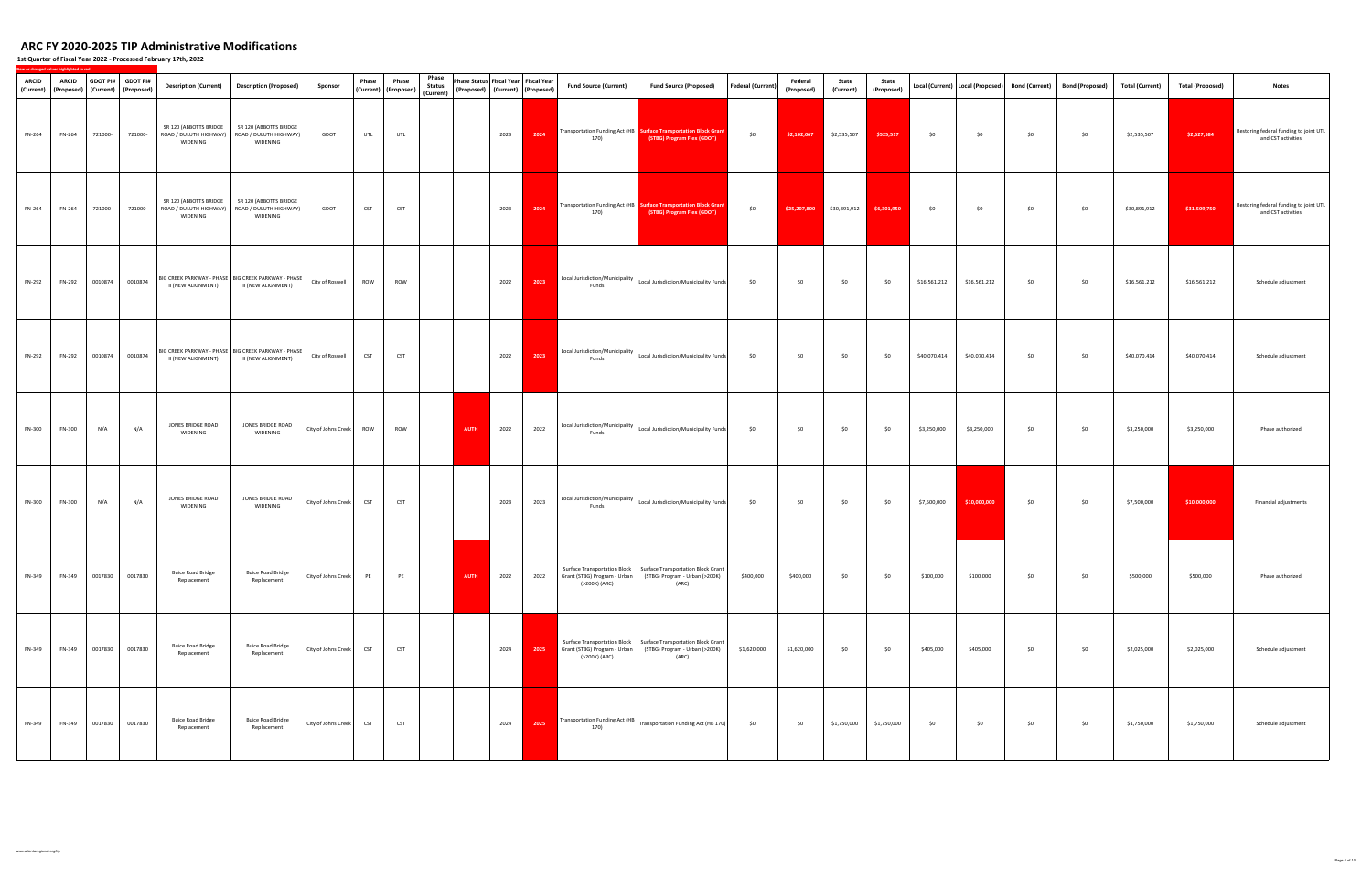**1st Quarter of Fiscal Year 2022 ‐ Processed February 17th, 2022**

| <b>ARCID</b> | <b>ARCID</b><br>(Current)   (Proposed)   (Current)   (Proposed) | <b>GDOT PI#</b> | <b>GDOT PI#</b> | <b>Description (Current)</b>                                       | <b>Description (Proposed)</b>                                                     | Sponsor             | Phase      | Phase<br>(Current) (Proposed) | Phase<br><b>Status</b> | Phase Status Fiscal Year Fiscal Year | (Proposed) (Current) (Proposed) |      | <b>Fund Source (Current)</b>                                                                                       | <b>Fund Source (Proposed)</b>                                                                                                                                           | <b>Federal (Current)</b> | Federal<br>(Proposed) | State<br>(Current)         | State<br>(Proposed)        |             | Local (Current)   Local (Proposed) | <b>Bond (Current)</b> | <b>Bond (Proposed)</b> | Total (Current) | <b>Total (Proposed)</b> | <b>Notes</b>                       |
|--------------|-----------------------------------------------------------------|-----------------|-----------------|--------------------------------------------------------------------|-----------------------------------------------------------------------------------|---------------------|------------|-------------------------------|------------------------|--------------------------------------|---------------------------------|------|--------------------------------------------------------------------------------------------------------------------|-------------------------------------------------------------------------------------------------------------------------------------------------------------------------|--------------------------|-----------------------|----------------------------|----------------------------|-------------|------------------------------------|-----------------------|------------------------|-----------------|-------------------------|------------------------------------|
| FN-349       | FN-349                                                          | 0017830         | 0017830         | <b>Buice Road Bridge</b><br>Replacement                            | <b>Buice Road Bridge</b><br>Replacement                                           | City of Johns Creek | <b>ROW</b> | <b>ROW</b>                    | (Current)              |                                      | 2022                            | 2024 | Grant (STBG) Program - Urban<br>(>200K) (ARC)                                                                      | Surface Transportation Block   Surface Transportation Block Grant<br>(STBG) Program - Urban (>200K)<br>(ARC)                                                            | \$400,000                | \$400,000             | \$0                        | \$0                        | \$100,000   | \$100,000                          | \$0                   | \$0                    | \$500,000       | \$500,000               | Schedule adjustments               |
| FS-279       | FS-279                                                          | 0012638         | 0012638         | DOWNTOWN EAST<br>POINT/MARTA STATION<br>MULTIMODAL<br>IMPROVEMENTS | DOWNTOWN EAST<br>POINT/MARTA STATION<br>MULTIMODAL<br>IMPROVEMENTS                | City of East Point  | <b>CST</b> | <b>CST</b>                    |                        |                                      | 2022                            | 2022 | Surface Transportation Block<br>Grant (STBG) Program - Urban<br>(>200K) (ARC) - LCI Setaside for<br>Implementation | Surface Transportation Block Grant<br>(STBG) Program - Urban (>200K)<br>(ARC) - LCI Setaside for<br>Implementation                                                      | \$3,082,880              | \$3,082,880           | \$0                        | \$0                        | \$2,561,320 | \$2,128,695                        | \$0                   | \$0                    | \$5,644,200     | \$5,211,575             | Financial adjustments              |
| FS-283       | FS-283                                                          | 0013809         | 0013809         | SR/14 US 29 BRIDGE<br>UPGRADE                                      | SR/14 US 29 BRIDGE UPGRADE                                                        | GDOT                | <b>ROW</b> | <b>ROW</b>                    |                        |                                      | 2022                            | 2022 | National Highway Performance<br>Program (NHPP)                                                                     | National Highway Performance<br>Program (NHPP)                                                                                                                          | \$609,409                | \$2,336,000           | \$152,352                  | \$584,000                  | \$0         | \$0                                | \$0                   | \$0                    | \$761,761       | \$2,920,000             | Financial adjustments              |
| FS-290       | FS-290                                                          | 15642           | 15642           | OAKLEY ROAD BRIDGE<br>REPLACEMENT                                  | OAKLEY ROAD BRIDGE<br>REPLACEMENT                                                 | GDOT                | UTL        | UTL                           |                        |                                      | 2024                            | 2022 | <b>Surface Transportation Block</b><br>Grant (STBG) Program Off-<br>System Bridge                                  | Surface Transportation Block Grant<br>(STBG) Program Off-System Bridge                                                                                                  | \$24,000                 | \$24,000              | \$6,000                    | \$6,000                    | \$0         | \$0                                | \$0                   | \$0                    | \$30,000        | \$30,000                | Schedule adjustment                |
| FS-290       | FS-290                                                          | 15642           | 15642           | OAKLEY ROAD BRIDGE<br>REPLACEMENT                                  | OAKLEY ROAD BRIDGE<br>REPLACEMENT                                                 | GDOT                | <b>CST</b> | <b>CST</b>                    |                        |                                      | 2024                            | 2022 | <b>Surface Transportation Block</b><br>Grant (STBG) Program Off-<br>System Bridge                                  | Surface Transportation Block Grant<br>(STBG) Program Off-System Bridge                                                                                                  | \$800,000                | \$800,000             | \$200,000                  | \$200,000                  | \$0         | \$0                                | \$0                   | \$0                    | \$1,000,000     | \$1,000,000             | Schedule adjustment                |
|              | FS-AR-182    FS-AR-182                                          | 0007841         | 0007841         | I-85 SOUTH INTERCHANGE<br><b>IMPROVEMENTS</b>                      | <b>I-85 SOUTH INTERCHANGE</b><br>IMPROVEMENTS                                     | City of Fairburn    | <b>CST</b> | <b>CST</b>                    |                        |                                      | 2022                            | 2024 | <b>Surface Transportation Block</b><br>Grant (STBG) Program - Urban<br>(>200K) (ARC)                               | Surface Transportation Block Grant<br>(STBG) Program - Urban (>200K)<br>(ARC)                                                                                           | \$7,282,138              | \$7,282,138           | \$1,820,534                | \$1,820,534                | \$0         | \$0                                | \$0                   | \$0                    | \$9,102,672     | \$9,102,672             | Schedule adjustments               |
|              |                                                                 |                 | 0007841         | IMPROVEMENTS                                                       | I-85 SOUTH INTERCHANGE   I-85 SOUTH INTERCHANGE<br><b>IMPROVEMENTS</b>            | City of Fairburn    | UTL        | UTL                           |                        |                                      | 2022                            | 2024 | National Highway Performance<br>Program (NHPP)                                                                     | National Highway Performance<br>Program (NHPP)                                                                                                                          | \$297,138                | \$305,878             | \$74,285                   | \$76,469                   | \$0         | \$0                                | \$0                   | \$0                    | \$371,423       | \$382,347               | Schedule and financial adjustments |
|              |                                                                 |                 | 0007841         | I-85 SOUTH INTERCHANGE<br><b>IMPROVEMENTS</b>                      | I-85 SOUTH INTERCHANGE<br>IMPROVEMENTS                                            | City of Fairburn    | <b>CST</b> | <b>CST</b>                    |                        |                                      | 2022                            | 2024 | Program (NHPP)                                                                                                     | National Highway Performance   National Highway Performance<br>Program (NHPP)                                                                                           | \$36,431,373             |                       | $$37,212,100$ $$9,107,843$ | \$9,303,025                | \$0         | \$0                                | \$0                   | \$0                    | \$45,539,216    | \$46,515,125            | Schedule and financial adjustments |
| FT-001C      | FT-001C                                                         | 0008357         | 0008357         | SEGMENT 3 - WIDENING                                               | SR 9 (ATLANTA HIGHWAY): SR 9 (ATLANTA HIGHWAY):<br>SEGMENT 3 - WIDENING           | GDOT                | CST        | <b>CST</b>                    |                        |                                      | 2022                            | 2022 | 170)                                                                                                               | Transportation Funding Act (HB   Transportation Funding Act (HB 170)                                                                                                    | \$0                      | \$0                   |                            |                            | \$0         | \$0                                | \$0                   | \$0                    | \$31,660,097    | \$34,817,282            | Financial adjustments              |
| FT-001C      | FT-001C                                                         | 0008357         | 0008357         | SEGMENT 3 - WIDENING                                               | SR 9 (ATLANTA HIGHWAY): SR 9 (ATLANTA HIGHWAY):<br>SEGMENT 3 - WIDENING           | GDOT                | UTL        | UTL                           |                        |                                      | 2022                            | 2022 | 170)                                                                                                               | Transportation Funding Act (HB $\vert$ Transportation Funding Act (HB 170)                                                                                              | \$0                      | \$0                   |                            | $$6,073,170$ $$12,116,202$ | \$0         | \$0                                | \$0                   | \$0                    | \$6,073,170     | \$12,116,202            | Financial adjustments              |
| FT-335       | FT-335                                                          | 0016066         | 0016066         | INTERSECTION<br>IMPROVEMENTS                                       | SR 9 (DAHLONEGA HIGHWAY) SR 9 (DAHLONEGA HIGHWAY)<br>INTERSECTION<br>IMPROVEMENTS | Forsyth County      | <b>CST</b> | <b>CST</b>                    |                        |                                      | 2023                            | 2023 | Highway Infrastructure - 23 USC<br>(Z910)                                                                          | Highway Infrastructure - 23 USC<br>With a Population Over 200,000 $\begin{vmatrix} 33( b ) ( 1 ) ( A )$ Activities in Areas With $\begin{vmatrix} 1 & -2 \end{vmatrix}$ | \$880,000                | \$880,000             | \$0                        | \$0                        | \$857,324   | \$220,000                          | \$0                   | \$0                    | \$1,737,324     | \$1,100,000             | Financial adjustments              |

www.atlantaregional.org/tip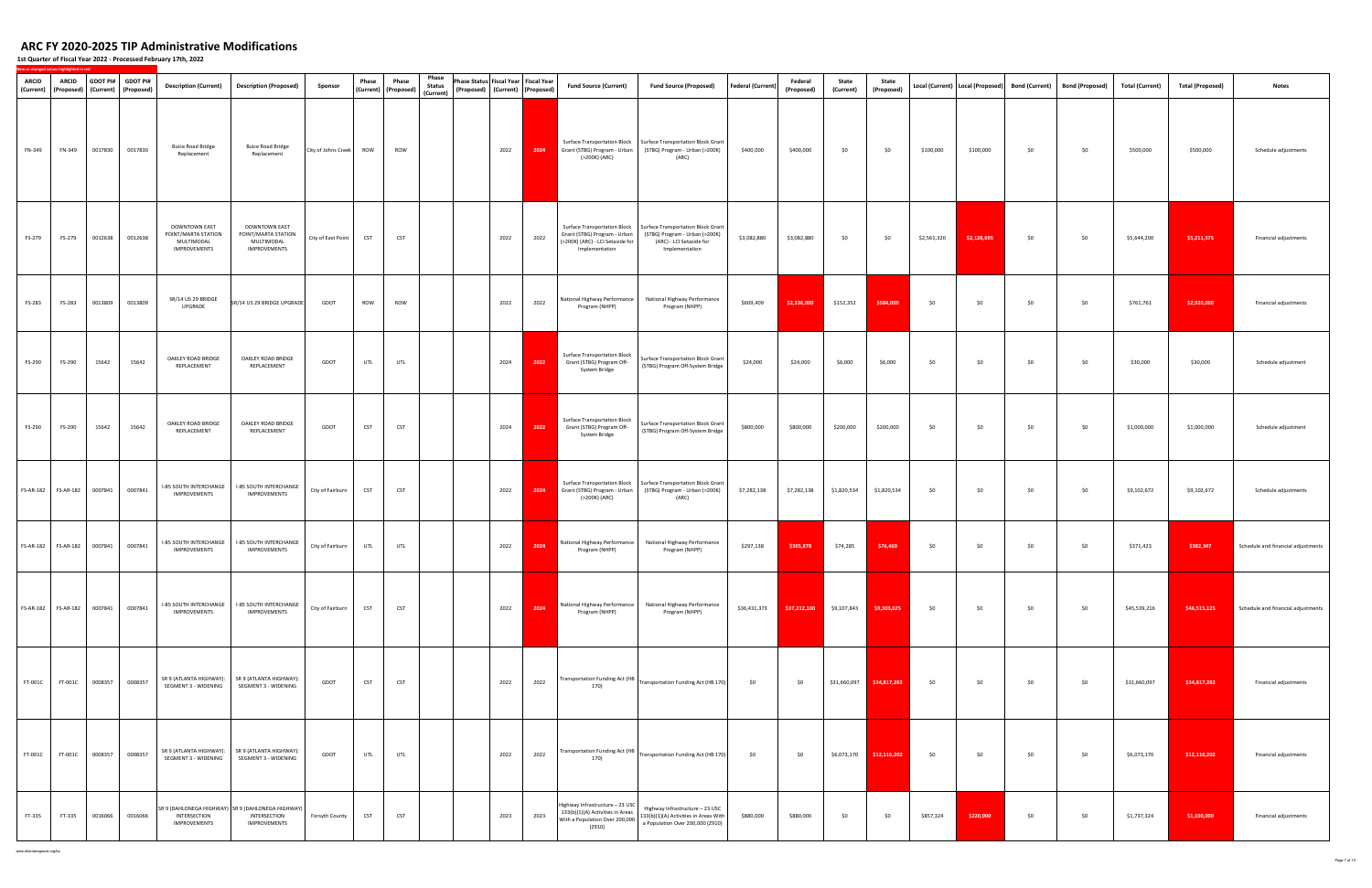| ARCID<br>(Current) | <b>ARCID</b><br>(Proposed) | (Current) | GDOT PI# GDOT PI#<br>(Proposed) | <b>Description (Current)</b>                                                             | <b>Description (Proposed)</b>                                                                                  | Sponsor                | Phase      | Phase<br>(Current) (Proposed) | Phase<br><b>Status</b><br>(Current) | Phase Status Fiscal Year Fiscal Year<br>(Proposed) (Current) (Proposed) |                   |              | <b>Fund Source (Current)</b>                                                                                       | <b>Fund Source (Proposed)</b>                                                                                             | Federal (Current) | Federal<br>(Proposed) | State<br>(Current) | State<br>(Proposed) |              | Local (Current)   Local (Proposed) | <b>Bond (Current)</b> | Bond (Proposed) | Total (Current) | <b>Total (Proposed)</b> | <b>Notes</b>                                                                                |
|--------------------|----------------------------|-----------|---------------------------------|------------------------------------------------------------------------------------------|----------------------------------------------------------------------------------------------------------------|------------------------|------------|-------------------------------|-------------------------------------|-------------------------------------------------------------------------|-------------------|--------------|--------------------------------------------------------------------------------------------------------------------|---------------------------------------------------------------------------------------------------------------------------|-------------------|-----------------------|--------------------|---------------------|--------------|------------------------------------|-----------------------|-----------------|-----------------|-------------------------|---------------------------------------------------------------------------------------------|
| FT-335             | FT-335                     | 16066     | 16066                           | INTERSECTION<br>IMPROVEMENTS                                                             | SR 9 (DAHLONEGA HIGHWAY) SR 9 (DAHLONEGA HIGHWAY)<br>INTERSECTION<br>IMPROVEMENTS                              | Forsyth County         | UTL        | UTL                           |                                     |                                                                         | 2023              | 2023         | Highway Infrastructure - 23 USC<br>133(b)(1)(A) Activities in Areas<br>With a Population Over 200,000<br>(2910)    | Highway Infrastructure - 23 USC<br>133(b)(1)(A) Activities in Areas With<br>a Population Over 200,000 (Z910)              | \$80,000          | \$336,000             | \$0                | \$0                 | \$340,000    | \$84,000                           | \$0                   | \$0             | \$420,000       | \$420,000               | Financial adjustments                                                                       |
| FT-335             | FT-335                     | 16066     | 16066                           | INTERSECTION<br>IMPROVEMENTS                                                             | SR 9 (DAHLONEGA HIGHWAY) SR 9 (DAHLONEGA HIGHWAY)<br>INTERSECTION<br>IMPROVEMENTS                              | Forsyth County         |            | <b>CST</b>                    |                                     |                                                                         |                   | 2023         |                                                                                                                    | urface Transportation Block Grant<br>(STBG) Program - Urban (>200K)<br>(ARC)                                              | \$0               | \$509,859             | \$0                | \$0                 | \$0          | \$127,465                          | \$0                   | \$0             | \$0             | \$637,324               | Financial adjustments (additional<br>assistance for federalized construction<br>activities) |
| GW-331             | GW-331                     | 0007535   | 0007535                         | NEW ALIGNMENT                                                                            | NORTH EVERMORE PARKWAY NORTH EVERMORE PARKWAY -<br>NEW ALIGNMENT                                               | Gwinnett County        | <b>CST</b> | CST                           |                                     |                                                                         | 2022              | 2022         | Local Jurisdiction/Municipality<br>Funds                                                                           | Local Jurisdiction/Municipality Funds                                                                                     | \$0               | \$0                   | \$0                | \$0                 | \$7,115,274  | \$7,844,229                        | \$0                   | \$0             | \$7,115,274     | \$7,844,229             | Financial adjustments                                                                       |
| GW-348B            | GW-348B                    | 0016583   | 0016583                         | MARTINS CHAPEL ROAD<br>BRIDGE REPLACEMENT                                                | MARTINS CHAPEL ROAD<br><b>BRIDGE REPLACEMENT</b>                                                               | GDOT                   | ROW        | ROW                           |                                     |                                                                         | 2023              | 2024         | Funds                                                                                                              | Local Jurisdiction/Municipality  Local Jurisdiction/Municipality Funds                                                    | \$0               | \$0                   | \$0                | \$0                 | \$100,000    | \$100,000                          | \$0                   | \$0             | \$100,000       | \$100,000               | Schedule adjustments                                                                        |
| GW-348B            | GW-348B                    | 0016583   | 0016583                         | MARTINS CHAPEL ROAD<br>BRIDGE REPLACEMENT                                                | MARTINS CHAPEL ROAD<br><b>BRIDGE REPLACEMENT</b>                                                               | GDOT                   | ROW        | ROW                           |                                     |                                                                         | 2023              | 2024         | <b>Surface Transportation Block</b><br>Grant (STBG) Program Flex<br>(GDOT)                                         | <b>Surface Transportation Block Grant</b><br>(STBG) Program Flex (GDOT)                                                   | \$160,000         | \$160,000             | \$40,000           | \$40,000            | \$0          | \$0                                | \$0                   | \$0             | \$200,000       | \$200,000               | Schedule adjustments                                                                        |
| GW-385             | GW-385                     | 0012884   | 0012884                         | NORCROSS TO LILBURN<br>MULTIUSE TRAIL                                                    | NORCROSS TO LILBURN<br>MULTIUSE TRAIL                                                                          | <b>Gwinnett County</b> | CST        | CST                           |                                     |                                                                         | 2022              | 2023         | Surface Transportation Block<br>Grant (STBG) Program - Urban<br>(>200K) (ARC)                                      | <b>Surface Transportation Block Grant</b><br>(STBG) Program - Urban (>200K)<br>(ARC)                                      | \$3,666,286       | \$3,666,286           | \$0                | \$0                 | \$916,572    | \$916,572                          | \$0                   | \$0             | \$4,582,858     | \$4,582,858             | Schedule adjustments                                                                        |
| GW-412             | GW-412                     | 0016067   | 0016067                         | NORCROSS LCI GREENWAY -<br>PRIORITY ONE NETWORK<br>SEGMENTS                              | NORCROSS LCI GREENWAY<br>PRIORITY ONE NETWORK<br>SEGMENTS                                                      | City of Norcross       | UTL        | UTL                           |                                     |                                                                         | 2024              | 2024         | Surface Transportation Block<br>Grant (STBG) Program - Urban<br>(>200K) (ARC) - LCI Setaside for<br>Implementation | <b>Surface Transportation Block Grant</b><br>(STBG) Program - Urban (>200K)<br>(ARC) - LCI Setaside for<br>Implementation | \$264,000         | \$264,000             | \$0                | \$0                 | \$66,000     | \$226,000                          | \$0                   | \$0             | \$330,000       | \$490,000               | Financial adjustments                                                                       |
| GW-426             | GW-426                     | TBD       | TBD                             | ITS Expansion on SR<br>$\mathbf{1}$                                                      | ITS Expansion on SR<br>124/Braselton Highway Phase 124/Braselton Highway Phase Gwinnett County<br>$\mathbf{1}$ |                        | CST        | <b>CST</b>                    |                                     |                                                                         | 2023              | 2022         | Funds                                                                                                              | Local Jurisdiction/Municipality Congestion Mitigation & Air Quality<br><b>Improvement (CMAQ)</b>                          | \$0               | \$2,320,000           | \$0                | \$0                 | \$2,900,000  | \$580,000                          | \$0                   | \$0             | \$2,900,000     | \$2,900,000             | Restore previous federal funded CST<br>phase; schedule adjustment                           |
| GW-427             | GW-427                     | TBD       | TBD                             | ITS Expansion Singleton<br>oad/South Norcross Tucker<br>Road/Steve Reynolds<br>Boulevard | <b>ITS Expansion Singleton</b><br>Road/South Norcross Tucker<br>Road/Steve Reynolds<br>Boulevard               | <b>Gwinnett County</b> | <b>CST</b> | <b>CST</b>                    |                                     |                                                                         | 2025              | 2023         | Congestion Mitigation & Air<br>Quality Improvement (CMAQ)                                                          | Congestion Mitigation & Air Quality<br>Improvement (CMAQ)                                                                 | \$1,200,000       | \$1,200,000           | \$0                | \$0                 | \$300,000    | \$300,000                          | \$0                   | \$0             | \$1,500,000     | \$1,500,000             | Schedule adjustments                                                                        |
| <b>HE-005</b>      | <b>HE-005</b>              | 0015089   | 0015089                         | SR 81 WIDENING                                                                           | SR 81 WIDENING                                                                                                 | Henry County           | ROW        | ROW                           |                                     |                                                                         | 2022              | 2022         | <b>Surface Transportation Block</b><br>Grant (STBG) Program - Urban<br>(>200K) (ARC)                               | Surface Transportation Block Grant<br>(STBG) Program - Urban (>200K)<br>(ARC)                                             | \$6,000,000       | \$8,000,000           | \$0                | \$0                 | \$8,829,000  | \$6,829,000                        | \$0                   | \$0             | \$14,829,000    | \$14,829,000            | Financial adjustments                                                                       |
| <b>HE-020A</b>     | <b>HE-020A</b>             | 0013531   | 0013531                         | SEGMENT 1 - NEW<br>ALIGNMENT                                                             | SR 20/81 (HAMPTON STREET): SR 20/81 (HAMPTON STREET):<br>SEGMENT 1 - NEW<br>ALIGNMENT                          | GDOT                   | UTL        | UTL                           |                                     |                                                                         | 2022              | 2023         | 41635                                                                                                              | 41635                                                                                                                     | \$0               | \$0                   | \$0                | \$0                 | \$2,315,990  | \$0                                | \$0                   | \$2,384,106     | \$2,315,990     | \$2,384,106             | Financial adjustments                                                                       |
| <b>HE-020A</b>     | <b>HE-020A</b>             | 0013531   | 0013531                         | SEGMENT 1 - NEW<br>ALIGNMENT                                                             | SR 20/81 (HAMPTON STREET): SR 20/81 (HAMPTON STREET):<br>SEGMENT 1 - NEW<br>ALIGNMENT                          | GDOT                   | CST        | CST                           |                                     |                                                                         | 2022              | 2023         | 41635                                                                                                              | 41635                                                                                                                     | \$0               | \$0                   | \$0                | \$0                 | \$14,975,880 | \$0                                | \$0                   | \$15,275,397    | \$14,975,880    | \$15,275,397            | Financial adjustments                                                                       |
| HE-113             | HE-113                     | 0007856   | 0007856                         | SR 155 WIDENING                                                                          | SR 155 WIDENING                                                                                                | GDOT                   |            | <b>ROW</b>                    |                                     |                                                                         |                   | 2024         |                                                                                                                    | <b>Transportation Funding Act (HB 170</b>                                                                                 | \$0               | \$0                   |                    | \$8,393,222         | \$0          | \$0                                | \$0                   | \$0             | \$0             | \$8,393,222             | Add new state funded ROW phase                                                              |
| HE-113             | HE-113                     | 0007856   | 0007856                         | SR 155 WIDENING                                                                          | SR 155 WIDENING                                                                                                | GDOT                   | UTL        | UTL                           |                                     |                                                                         | 2024              | LR 2026-2030 | 170)                                                                                                               | Transportation Funding Act (HB   Transportation Funding Act (HB 170)                                                      | \$0               | \$0                   | \$3,300,000        | \$3,300,000         | \$0          | \$0                                | \$0                   | \$0             | \$3,300,000     | \$3,300,000             | Schedule adjustments                                                                        |
| HE-113             | HE-113                     | 0007856   | 0007856                         | SR 155 WIDENING                                                                          | SR 155 WIDENING                                                                                                | GDOT                   | <b>CST</b> | <b>CST</b>                    |                                     |                                                                         | 2024 LR 2026-2030 |              | Transportation Funding Act (HB  <br>170)                                                                           | Transportation Funding Act (HB 170)                                                                                       | \$0               | \$0                   | \$36,121,215       | \$36,121,215        | \$0          | \$0                                | \$0                   | \$0             | \$36,121,215    | \$36,121,215            | Schedule adjustments                                                                        |
| HE-113             | HE-113                     | 0007856   | 0007856                         | SR 155 WIDENING                                                                          | SR 155 WIDENING                                                                                                | GDOT                   | ROW        |                               |                                     |                                                                         | 2022              |              | Transportation Funding Act (HB<br>170)                                                                             |                                                                                                                           | \$0               | \$0                   | \$3,500,000        | \$0                 | \$0          | \$0                                | \$0                   | \$0             | \$3,500,000     | \$0                     | Phase deleted                                                                               |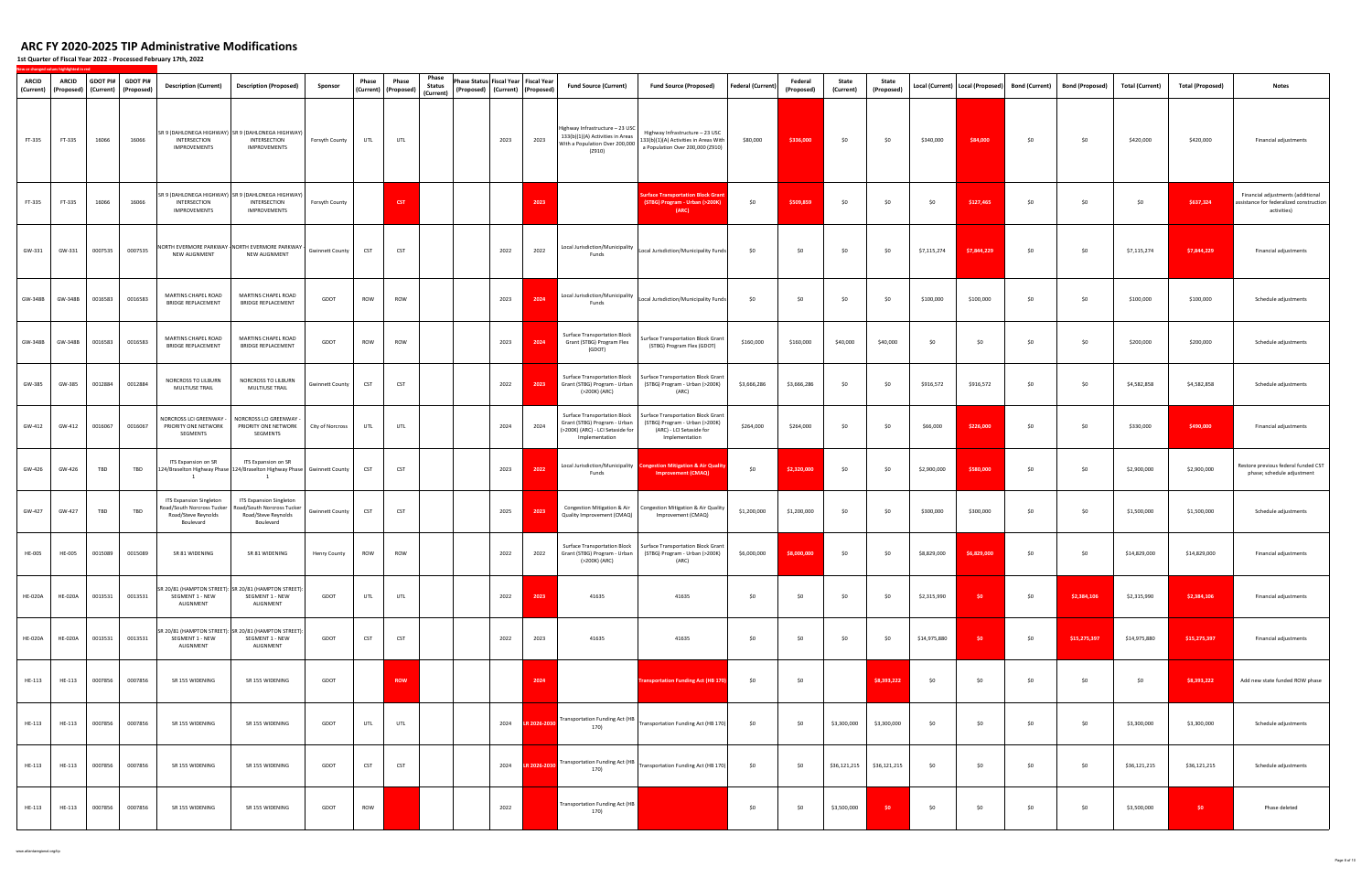**1st Quarter of Fiscal Year 2022 ‐ Processed February 17th, 2022**

| <b>ARCID</b><br>(Current) | <b>ARCID</b>   |         | GDOT PI# GDOT PI#<br>(Proposed) (Current) (Proposed) | <b>Description (Current)</b>                        | <b>Description (Proposed)</b>                                                                          | Sponsor             | Phase      | Phase<br>(Current) (Proposed) | Phase<br><b>Status</b><br>(Current) | Phase Status Fiscal Year Fiscal Year | (Proposed) (Current) (Proposed) |              | <b>Fund Source (Current)</b>                                                                       | <b>Fund Source (Proposed)</b>                                                                                                                                               | <b>Federal (Current)</b> | Federal<br>(Proposed) | State<br>(Current) | State<br>(Proposed)       |              | Local (Current) Local (Proposed) | <b>Bond (Current)</b> | <b>Bond (Proposed)</b> | <b>Total (Current)</b> | <b>Total (Proposed)</b> | <b>Notes</b>                               |
|---------------------------|----------------|---------|------------------------------------------------------|-----------------------------------------------------|--------------------------------------------------------------------------------------------------------|---------------------|------------|-------------------------------|-------------------------------------|--------------------------------------|---------------------------------|--------------|----------------------------------------------------------------------------------------------------|-----------------------------------------------------------------------------------------------------------------------------------------------------------------------------|--------------------------|-----------------------|--------------------|---------------------------|--------------|----------------------------------|-----------------------|------------------------|------------------------|-------------------------|--------------------------------------------|
| HE-113                    | HE-113         | 0007856 | 0007856                                              | SR 155 WIDENING                                     | SR 155 WIDENING                                                                                        | GDOT                | ROW        |                               |                                     |                                      | 2023                            |              | Transportation Funding Act (HB<br>170)                                                             |                                                                                                                                                                             | \$0                      | \$0                   | \$2,702,000        | \$0                       | \$0          | \$0                              | \$0                   | \$0                    | \$2,702,000            | \$0                     | Phase deleted                              |
| HE-161A                   | HE-161A        | 0015090 | 0015090                                              | ROCK QUARRY ROAD<br>WIDENING                        | ROCK QUARRY ROAD<br>WIDENING                                                                           | <b>Henry County</b> | <b>CST</b> | <b>CST</b>                    |                                     |                                      | 2023                            | 2023         | Highway Infrastructure - COVID<br>Supplemental - 23 U.S.C. 133(b)<br>a population > 200,000 (Z972) | Highway Infrastructure - COVID<br>Supplemental - 23 U.S.C. 133(b)<br>activities in urbanized areas with activities in urbanized areas with a<br>population > 200,000 (Z972) | \$7,000,000              | \$7,000,000           | \$0                | \$0                       | \$27,000,000 | \$26,092,335                     | \$0                   | \$0                    | \$34,000,000           | \$33,092,335            | Financial adjustments                      |
| <b>HE-161A</b>            | <b>HE-161A</b> | 0015090 | 0015090                                              | ROCK QUARRY ROAD<br>WIDENING                        | ROCK QUARRY ROAD<br>WIDENING                                                                           | <b>Henry County</b> |            | UTL                           |                                     |                                      |                                 | 2023         |                                                                                                    | <b>Local Jurisdiction/Municipality</b><br><b>Funds</b>                                                                                                                      | \$0                      | \$0                   | \$0                | \$0                       | \$0          | \$2,180,000                      | \$0                   | \$0                    | \$0                    | \$2,180,000             | UTL activities broken out of CST phase     |
| NE-104                    | NE-104         | 0013751 | 0013751                                              |                                                     | SR 81 BRIDGE REPLACEMENT SR 81 BRIDGE REPLACEMENT                                                      | GDOT                | ROW        | ROW                           |                                     |                                      | 2022                            | 2022         | <b>Surface Transportation Block</b><br>Grant (STBG) Program Flex<br>(GDOT)                         | Surface Transportation Block Grant<br>(STBG) Program Flex (GDOT)                                                                                                            | \$1,574,880              | \$1,744,000           | \$393,720          | \$436,000                 | \$0          | \$0                              | \$0                   | \$0                    | \$1,968,600            | \$2,180,000             | Financial adjustments                      |
| NE-106                    | NE-106         | 0015096 | 0015096                                              | BROWN BRIDGE ROAD<br>YELLOW RIVER                   | BROWN BRIDGE ROAD BRIDGE<br>BRIDGE REPLACEMENT OVER   REPLACEMENT OVER YELLOW   Newton County<br>RIVER |                     | <b>CST</b> | <b>CST</b>                    |                                     |                                      | 2022                            | 2022         | <b>Surface Transportation Block</b><br>Grant (STBG) Program - Urban<br>(>200K) (ARC)               | <b>Surface Transportation Block Grant</b><br>(STBG) Program - Urban (>200K)<br>(ARC)                                                                                        | \$4,743,200              | \$5,561,783           | \$0                | \$0                       | \$2,209,029  | \$1,390,446                      | \$0                   | \$0                    | \$6,952,229            | \$6,952,229             | Financial adjustments                      |
| NE-107                    | NE-107         | 0015097 | 0015097                                              | BROWN BRIDGE ROAD<br><b>BRIDGE REPLACEMENT</b>      | BROWN BRIDGE ROAD BRIDGE<br>REPLACEMENT                                                                | Newton County       | <b>CST</b> | <b>CST</b>                    |                                     |                                      | 2022                            | 2022         | <b>Surface Transportation Block</b><br>Grant (STBG) Program - Urban<br>(>200K) (ARC)               | <b>Surface Transportation Block Grant</b><br>(STBG) Program - Urban (>200K)<br>(ARC)                                                                                        | \$2,736,499              | \$3,216,847           | \$0                | \$0                       | \$872,835    | \$804,212                        | \$0                   | \$0                    | \$3,609,334            | \$4,021,059             | Financial adjustments                      |
| NE-107                    | NE-107         | 0015097 | 0015097                                              | BROWN BRIDGE ROAD<br><b>BRIDGE REPLACEMENT</b>      | BROWN BRIDGE ROAD BRIDGE<br>REPLACEMENT                                                                | Newton County       | UTL        |                               |                                     |                                      | 2022                            |              | <b>Surface Transportation Block</b><br>Grant (STBG) Program - Urban<br>(>200K) (ARC)               |                                                                                                                                                                             | \$12,000                 |                       | \$0                | \$0                       | \$44,700     |                                  | \$0                   | \$0                    | \$56,700               | \$0                     | UTL activities consolidated into CST       |
| PA-092C                   | PA-092C        | 0007692 | 0007692                                              | SR 92 (HIRAM ACWORTH<br>HIGHWAY) WIDENING           | SR 92 (HIRAM ACWORTH<br>HIGHWAY) WIDENING                                                              | GDOT                | UTL        | UTL                           |                                     |                                      | 2025                            | LR 2026-2030 | Transportation Funding Act (HB<br>170)                                                             | Transportation Funding Act (HB 170)                                                                                                                                         | \$0                      | \$0                   | \$8,013,245        | \$8,173,510               | \$0          | \$0                              | \$0                   | \$0                    | \$8,013,245            | \$8,173,510             | Financial and schedule adjustments         |
| PA-092C                   | <b>PA-092C</b> | 0007692 | 0007692                                              | SR 92 (HIRAM ACWORTH<br>HIGHWAY) WIDENING           | SR 92 (HIRAM ACWORTH<br>HIGHWAY) WIDENING                                                              | GDOT                | <b>CST</b> | <b>CST</b>                    |                                     |                                      |                                 |              | 170)                                                                                               | 2025 R 2026-2030 Transportation Funding Act (HB Transportation Funding Act (HB 170)                                                                                         | \$0                      | \$0                   |                    | \$66,584,746 \$67,916,441 | \$0          | \$0                              | \$0                   | \$0                    | \$66,584,746           | \$67,916,441            | Financial and schedule adjustments         |
| RO-206                    | RO-206         | 0013628 | 0013628                                              | SR 162 (SALEM ROAD)<br>WIDENING                     | SR 162 (SALEM ROAD)<br>WIDENING                                                                        | GDOT                | UTL        | UTL                           |                                     |                                      | 2024                            | 2024         | 170)                                                                                               | Transportation Funding Act (HB   Transportation Funding Act (HB 170)                                                                                                        | \$0                      | \$0                   | \$1,513,260        | \$2,376,669               | \$0          | \$0                              | \$0                   | \$0                    | \$1,513,260            | \$2,376,669             | Financial adjustments                      |
| RO-206                    | RO-206         | 0013628 | 0013628                                              | SR 162 (SALEM ROAD)<br>WIDENING                     | SR 162 (SALEM ROAD)<br>WIDENING                                                                        | GDOT                | CST        | <b>CST</b>                    |                                     |                                      | 2024                            | 2024         | Transportation Funding Act (HB<br>170)                                                             | Transportation Funding Act (HB 170)                                                                                                                                         | \$0                      | \$0                   | \$13,015,260       | \$20,529,992              | \$0          | \$0                              | \$0                   | \$0                    | \$13,015,260           | \$20,529,992            | Financial adjustments                      |
| RO-259                    | RO-259         | 0015100 | 0015100                                              | HONEY CREEK ROAD BRIDGE<br>REPLACEMENT              | HONEY CREEK ROAD BRIDGE<br>REPLACEMENT                                                                 | GDOT                | ROW        | <b>ROW</b>                    |                                     | <b>AUTH</b>                          | 2022                            | 2022         | <b>Transportation Funding Act (HB</b><br>170)                                                      | Transportation Funding Act (HB 170)                                                                                                                                         | \$0                      | \$0                   | \$551,000          | \$710,000                 | \$0          | \$0                              | \$0                   | \$0                    | \$551,000              | \$710,000               | Financial adjustments; phase<br>authorized |
| SP-100                    | SP-100         | 0016076 | 0016076                                              | EAST SOLOMON STREET<br>INTERSECTION<br>IMPROVEMENTS | <b>EAST SOLOMON STREET</b><br>INTERSECTION<br>IMPROVEMENTS                                             | City of Griffin     | UTL        | UTL                           |                                     |                                      | 2025                            | 2025         | <b>Surface Transportation Block</b><br>Grant (STBG) Program - Urban<br>(>200K) (ARC)               | <b>Local Jurisdiction/Municipality</b><br><b>Funds</b>                                                                                                                      | \$2,357,706              | \$0                   | \$0                | \$0                       | \$589,427    | \$2,947,133                      | \$0                   | \$0                    | \$2,947,133            | \$2,947,133             | Financial adjustments                      |
| SP-100                    | SP-100         | 0016076 | 0016076                                              | EAST SOLOMON STREET<br>INTERSECTION<br>IMPROVEMENTS | EAST SOLOMON STREET<br>INTERSECTION<br>IMPROVEMENTS                                                    | City of Griffin     | ROW        | ROW                           |                                     |                                      | 2023                            | 2023         | <b>Surface Transportation Block</b><br>Grant (STBG) Program - Urban<br>(>200K) (ARC)               | Local Jurisdiction/Municipality<br><b>Funds</b>                                                                                                                             | \$812,000                | \$0                   | \$0                | \$0                       | \$203,000    | \$1,015,000                      | \$0                   | \$0                    | \$1,015,000            | \$1,015,000             | Financial adjustments                      |

www.atlantaregional.org/tip